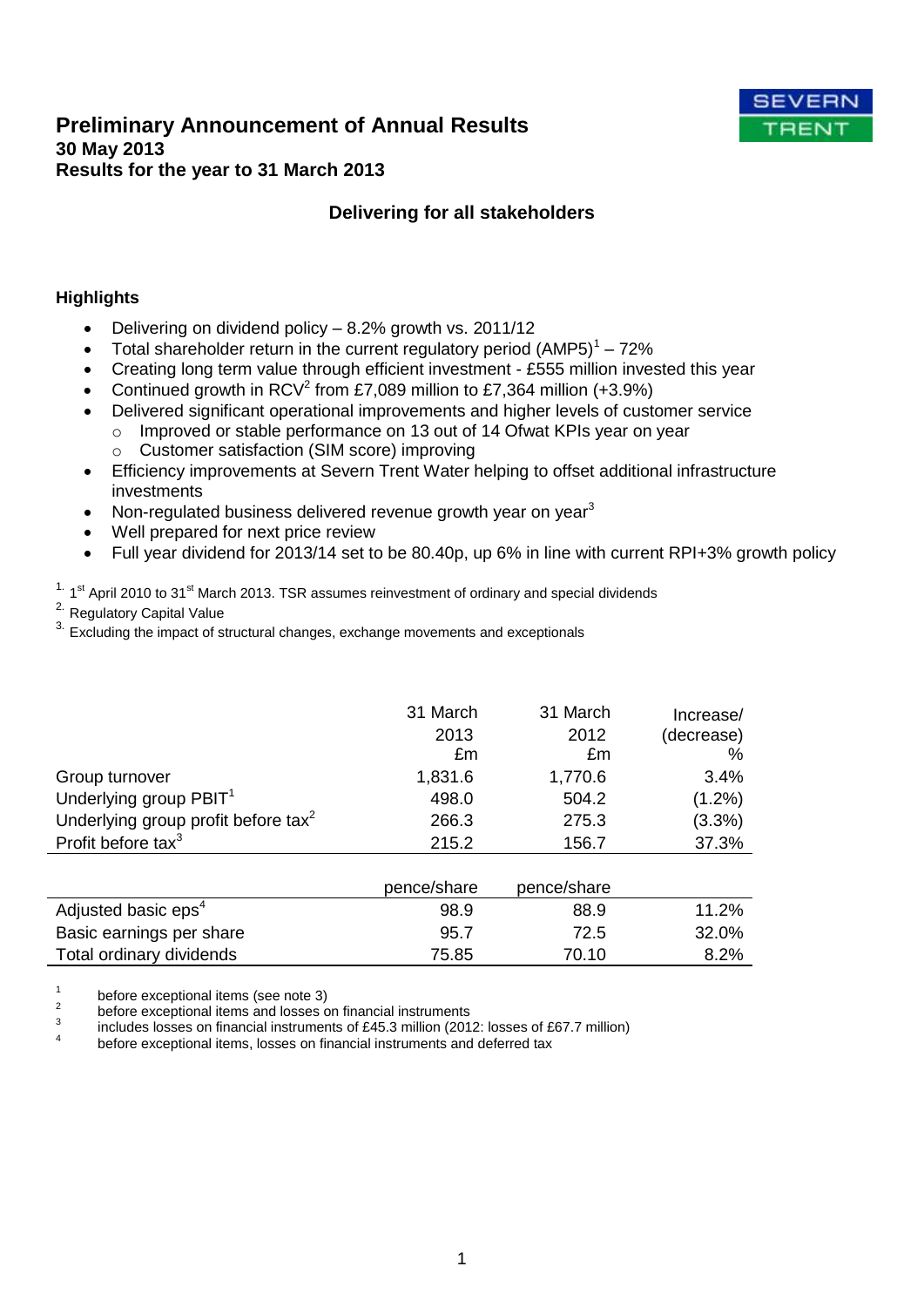# **Tony Wray, Chief Executive Severn Trent Plc, said:**

"Our focus on continuous improvement has once again delivered a good financial and operational performance.

Severn Trent Water invested £555 million during the year, supporting growth of our RCV by 3.9% to £7,364 million and delivering operational improvements in the areas we targeted, with leakage at a 20 year low and 13 out of the 14 Ofwat key performance indicators (KPIs) showing an improved or stable performance year on year. We expect to invest around £600 million to £620 million this year to further improve our operational performance and service levels.

Customer satisfaction, as measured by the SIM (Service Incentive Mechanism), also continues to improve, and our combined average household water bill remains the lowest in England and Wales.

From a financial perspective, Severn Trent Water delivered further efficiency gains, with PBIT stable year on year, despite incurring additional infrastructure investment costs and costs related to the adoption of private drains and sewers (PDaS), which together totalled £25 million.

In our non-regulated business we delivered like for like revenue growth of 5% as expected, and we continued to invest in growth areas of the business.

For shareholders, we have delivered sustainable, progressive returns, with the full year dividend growing by 8.2%, in line with our policy of growth of RPI+3% until March 2015. In accordance with this policy the dividend for the current year, 2013/14, is set to be 80.40p, an increase of 6%.

For the remainder of AMP5 we will continue to execute on our capital programme of £2.6 billion and expect RCV to grow to £7,997<sup>1</sup> million, representing growth of 24.6% over the AMP.

On the regulatory front, we are pleased to see that the framework for the next price review PR14 is aligned with much of our own thinking, and we look forward to submitting a high quality plan to Ofwat in December of this year."

 $1$ Based on year end RPI forecast from Experian of 3.4% for 13/14 and 3.3% for 14/15. For RCV values see: www.ofwat.gov.uk/regulating/prs\_web\_rcvupdates

### **Enquiries:**

| John Crosse<br><b>Head of Investor Relations</b> | Severn Trent Plc              | 0207 353 4200 (on the day)<br>02477 715000 |
|--------------------------------------------------|-------------------------------|--------------------------------------------|
| Rob Salmon<br>Media Relations                    | Severn Trent Plc              | 0207 353 4200 (on the day)<br>02477 715000 |
| David Shriver/Martha Walsh                       | <b>Tulchan Communications</b> | 0207 353 4200                              |

### **Preliminary Results Presentation and Webcast**

There will be a presentation of these results at 9:30am on Thursday 30 May 2013 at The Lincoln Centre, 18 Lincoln's Inn Fields, London WC2A 3ED. This presentation will be available as a simultaneous webcast on the Severn Trent website (www.severntrent.com) and will remain on the website for subsequent viewing.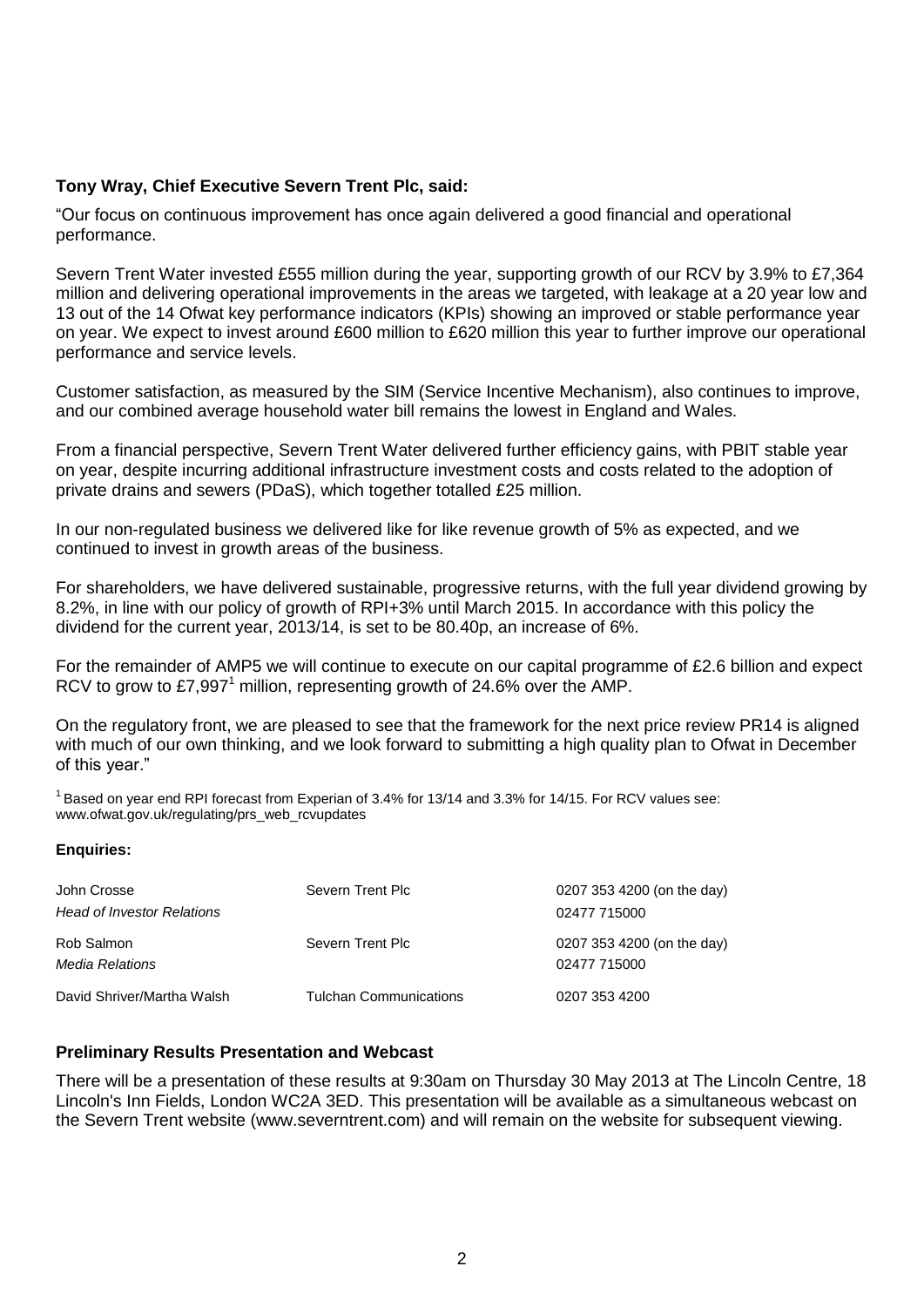### **Operating review**

### **Regulated - Severn Trent Water**

We continue to make good progress with the additional £150 million 3 year capital investment programme we announced in May 2012. This year we have invested just over a third of the total (£54 million), increasing activity on our trunk mains and sewers, investing more in leakage reduction and making improvements at water treatment works, which supports our RCV growth. This underpins our plans to improve network serviceability, which has now improved to a "stable" rating. Overall our capital programme grew by 17% year on year to £555.4 million (UK GAAP, net of grants and contributions), of which £11 million related to private drains and sewers which we adopted in October 2011.

Customer measured consumption was lower by 1.4% year on year, driven primarily by weaker commercial consumption than expected in the first half of the year, as noted in our interim results in November 2012. This lower annual consumption was compensated by the allowed price increase of 5.2%, leaving turnover up by 3.7% year on year. PBIT was stable year on year, after an increase in infrastructure renewals expenditure of £18.8 million and an increase in costs relating to private drains and sewers of £5.7 million.

In order to give a consistent view of operating costs year on year we have split out the impact of private drains and sewers in the following analysis and in the financial review on page 5. Excluding £10.4 million of costs in the period relating to private drains and sewers, which we adopted in October 2011 (£4.7 million incurred in prior year), operating expenditure was up 2.5%, slightly below the level allowed in the Final Determination on a like for like basis. We were pleased with our cost management, as controllable costs (direct employee costs and hired and contracted net of own work capitalised, plus materials and other costs) were flat year on year. Non-controllable costs (quasi taxes, bad debts, power) increased by 6.6%.

Overall net labour costs, including hired and contracted, were flat year on year. Direct employee costs increased by 12.1% due to the delivery of service improvements, the contracting in of some water testing activities from the now sold Severn Trent Analytical Services and increased capital programme, which was also reflected in labour costs capitalised increasing by 12.9%. Hired and contracted costs were 8.9% lower year on year, due to efficiency improvements.

In non-controllable costs, bad debt was stable at 2.2% of turnover (UK GAAP). Power costs increased by 11.4% due to higher unit price and higher energy usage, as a result of the wet weather. Quasi taxes, including the CRC levy, rates and service charges, increased by 4.5%.

Depreciation was £14.4 million higher period on period due to the impact of capital expenditure increasing the size of the asset base.

Renewable power generated in the year accounted for 23.5% of our gross consumption. Plans are on track to install four wind turbines later this year which will move us further towards our target of 30% of our gross energy needs to be produced from our own renewable resources by 2015.

Turning to our operational performance, 13 out of the 14 Ofwat key performance indicators showed an improved or stable performance year on year. Leakage was reduced to 441 Ml/d, a reduction of 5% year on year and below Ofwat's target of 468 Ml/d. We also reduced the number of supply interruptions by over 20% year on year, and the serviceability of our water distribution network improved to stable. On the waste water side, we reduced the number of pollution incidents year on year, but did see a rise in internal sewer flooding. This was largely due to the very high rainfall – last year was the second wettest year on record and some areas in our region suffered severe flooding. We also made improvements to reduced the risk of flooding for a further 228 homes, leaving the number of homes on the risk of sewer flooding register at its lowest ever level.

Customer service levels continue to improve, with our SIM (Service Incentive Mechanism) score improving by 12% year on year. This included a 10% improvement in the qualitative element, making Severn Trent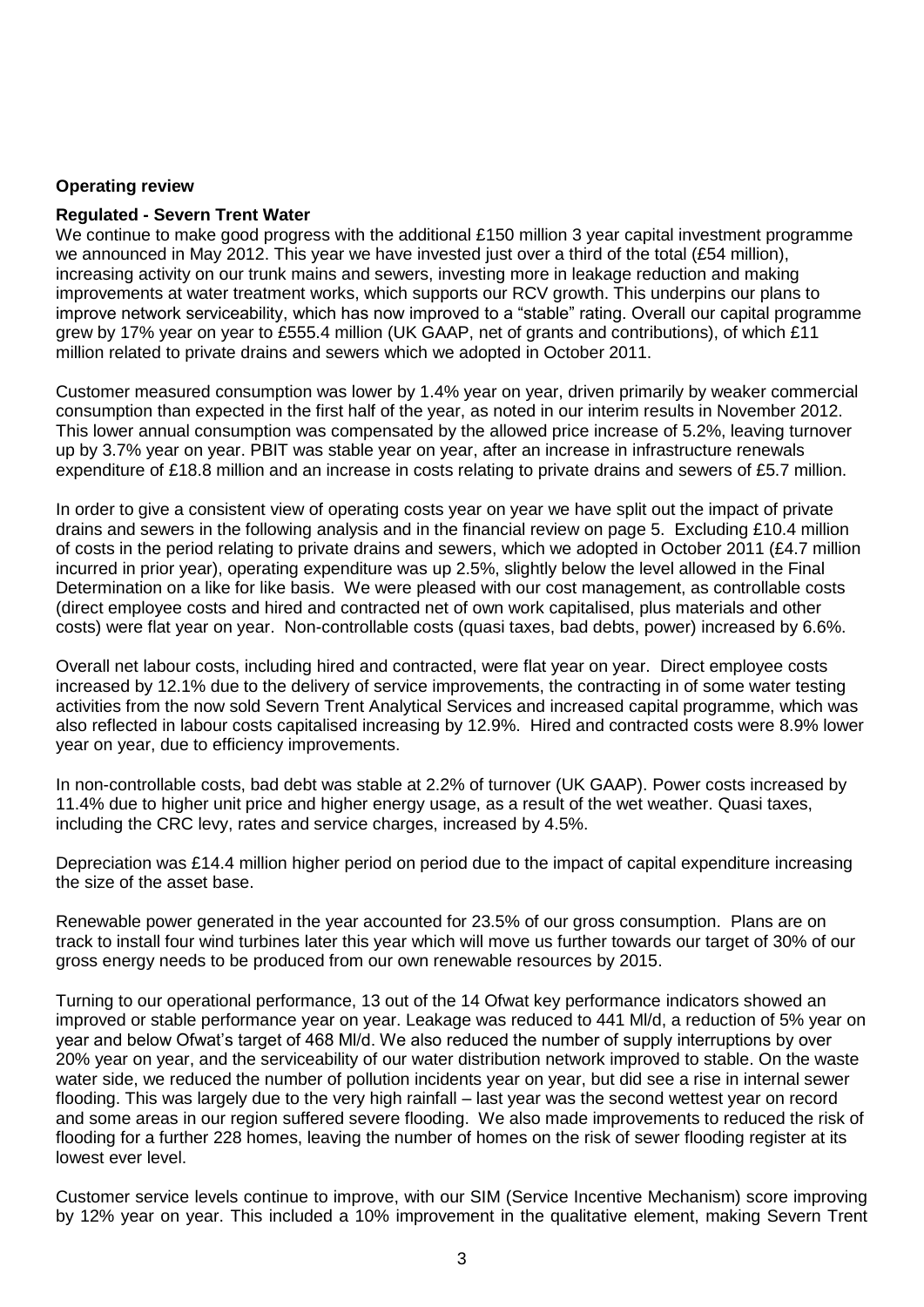Water the most improved company on this measure (across the industry company scores moved between - 5% to +10% year on year), and a 19% improvement in the quantitative element.

Finally, our health and safety performance improved significantly, as measured by the number of lost time incidents, which fell by 30% year on year.

Based on data for 2011/12, benchmarking our Ofwat KPI data reveals 8 KPIs where our performance was upper quartile (4 in the prior year), 4 where our performance was median (7) and 2 where our performance put us in the lower quartile (3). We will update these benchmarks in November when we have KPI data for 2012/13 for the rest of the industry.

# **Non-regulated**

During the year there were a number of structural changes to the non-regulated operations to make them more focused for the future, including the sale of the Metering Services business and Analytical Services as well as a small technology acquisition in Japan. There were also exceptional charges totaling £14.6 million, including a goodwill write down in Spain to reflect the deteriorating macroeconomic outlook, the write down of certain product development expenditure, and restructuring costs in Italy. More details are provided in the exceptional items note on page 7. Excluding the impact of structural changes (i.e. businesses sold and acquisitions) and exchange movements, revenue grew by 5.3%. Underlying PBIT, on the same basis, fell slightly, after another year of investment in business development activities of £3.6 million, which was an increase of £1.6 million year on year. Excluding this investment PBIT would have risen by 6.7%. Reported revenue (including the impact of structural changes) fell by 1.1% and reported underlying PBIT fell by 29.4%, mainly due to the loss of earnings from the Metering Services business and Analytical Services.

In Operating Services, excluding structural changes, revenue was flat, and underlying PBIT was down, largely due to reductions in work volumes in Italy. In the United States we secured 31 new projects and renewed 46 contracts. We expect to see the benefits of our investment in business development in the US in 2013/14. In the UK, our 25 year operation and maintenance contract with the Ministry of Defence (MoD) continued to perform well and cut leakage to an all time low, exceeding the MoD's targets.

In Water Purification (Products) revenue and PBIT both grew year on year due to strong demand for disinfection and filtration products in China, while demand for offshore electrochlorination products in Brazil and Malaysia rose due to increased oil and gas exploration. North America and European markets continued to be more challenging, due to macroeconomic conditions and limited customer investment in water and waste water projects.

Our BALPURE® product line contributed £5.5 million of sales in the year, from zero last year.

In total the Products order book remained healthy, with £49.6 million at the end of March.

# **Group financial performance**

The group has delivered a good financial performance. At the regulated business, Severn Trent Water, revenues were negatively impacted by lower consumption, with bad weather in the early part of the year also driving higher operational activities and thus costs, to meet the operating performance standards our customers and regulators expect. We delivered a good performance on those costs that we directly control. For those costs where we have less influence – power, quasi taxes and bad debts - we saw increases in the first two, while we maintained performance on bad debts at 2.2% of rising revenues (UK GAAP). To complete the picture at Severn Trent Water we maintained our long term plans for investment in year three of this five year regulatory plan and invested £19 million more than the previous year in infrastructure which is expensed under IFRS accounting rules.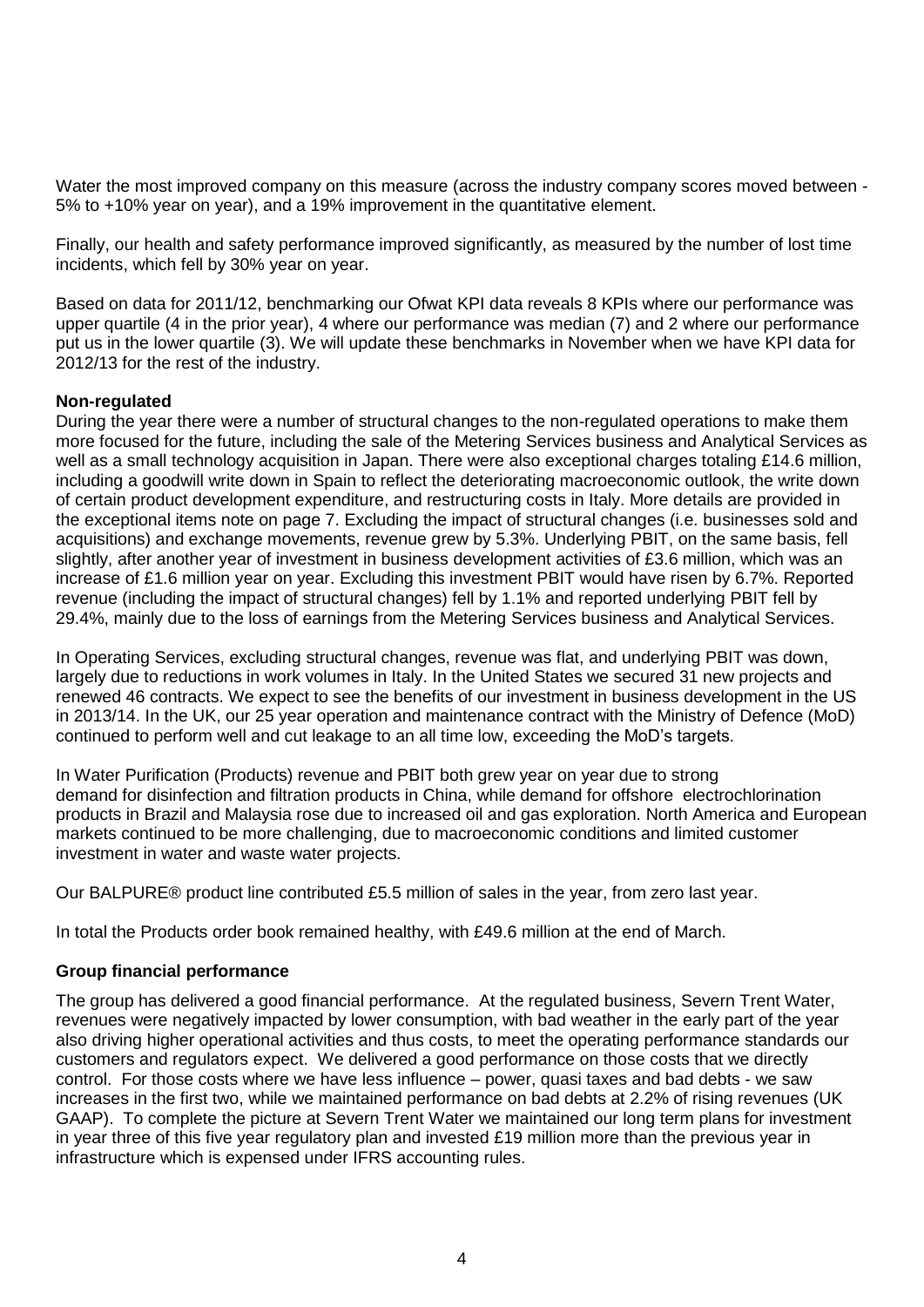In our non regulated business, Severn Trent Services, we refocused its business activities and continued to invest in business development where we see future growth potential. If we exclude these factors the business achieved revenue and profit growth year on year which is encouraging for the future.

The group continued to look to its long term financing, successfully issuing its first bond into the nascent UK retail bond market and issuing a new 13 year bond into the sterling wholesale market raising £500m at 3.625%, the lowest cost Severn Trent has issued in its recent history.

In this preliminary results announcement PBIT is profit before interest and tax; underlying PBIT is PBIT excluding exceptional items as set out in note 3.

Group turnover was £1,831.6 million (£1,770.6 million), an increase of 3.4% over last year.

Underlying group PBIT decreased by 1.2% to £498.0 million (£504.2 million). The primary factors affecting underlying PBIT are described in the commentary on Severn Trent Water and Severn Trent Services below.

There were net exceptional items before tax of £5.8 million (£50.9 million). Group PBIT increased 4.8% to £492.2 million (£469.8 million).

### **Severn Trent Water**

Turnover in Severn Trent Water increased by 3.7% in 2012/13, to £1,511.0 million. Prices were increased by inflation from 1 April 2012 which gave rise to an increase in turnover of £76.2 million. The wet summer weather reduced consumption from metered customers and overall lower metered consumption year on year reduced turnover by £19.3 million. New growth, net of the impact of meter optants, increased turnover by £1.1 million which was offset by other decreases amounting to £4.5 million.

PBIT before exceptionals was stable year on year at £500.9 million (£500.0 million). Direct operating costs increased by £19.4 million (see below), there was an increase in infrastructure renewals expenditure of £18.8 million and depreciation, profit on disposal of fixed assets and release of deferred income, increased by £14.4 million.

In the following analysis costs related to private drains and sewers of £10.4 million (£4.7 million incurred in the prior year) have been excluded to give a consistent view of operating costs year on year. In total, controllable costs were up £1.2 million, or 0.3%. Employment costs increased by 12.1% to £225.0 million partly due to delivery of service improvements and the growth in our capital programme which led to labour and related overheads capitalised £9.9 million higher than in 2012 at £86.8 million. Hired and contracted costs decreased by £13.6 million to £139.1 million. Overall net labour costs, including hired and contracted, were 0.3% higher year on year. Raw materials and consumables at £43.4 million were 7.3% lower than the same period in the prior year. Other operating costs increased by £3.8 million to £46.7 million.

In total, non-controllable costs were up £12.5 million or 6.6%. Bad debts were 5.0% higher at £31.8 million, representing 2.2% of turnover (UK GAAP, stable year on year). An increase of £6.1 million in net power costs to £57.9 million arose due to increased consumption as a result of the wet weather and higher strike prices on our energy swaps. Quasi taxes, which comprise rates, service charges and the CRC, increased by £4.9 million to £112.5 million, mainly due to an increase in rates.

During the financial year, Severn Trent Water invested £555.4 million (UK GAAP after deducting grants and contributions) (£474.2 million) in fixed assets and maintaining and improving its infrastructure network. Included in this total was net infrastructure renewals expenditure of £147.7 million (£128.9 million), charged to the income statement under IFRS.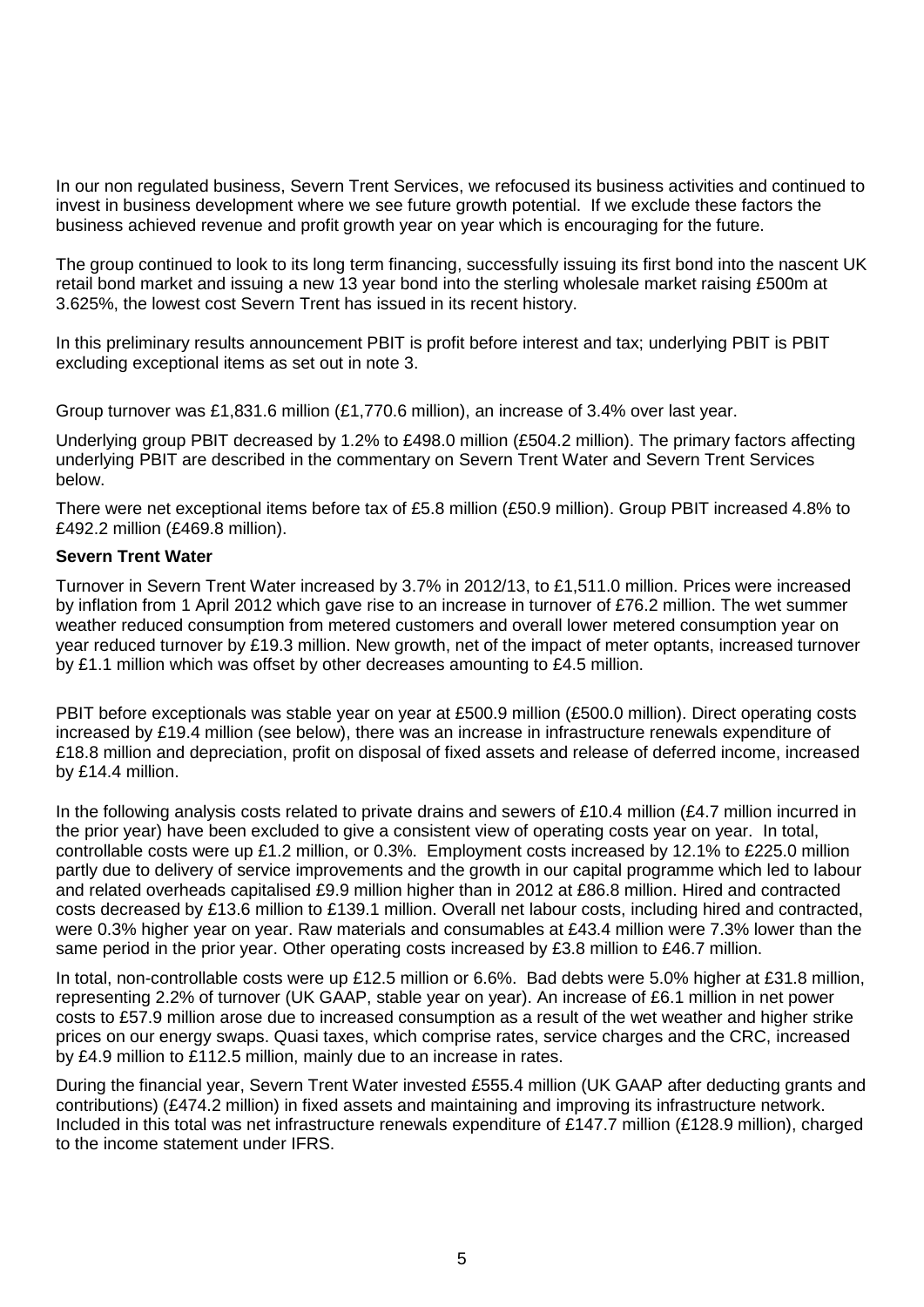# **Non-regulated – Severn Trent Services**

|                                      |                |        | Increase/  |
|--------------------------------------|----------------|--------|------------|
|                                      | 2013           | 2012   | (decrease) |
|                                      | £m             | £m     | %          |
| <b>Turnover</b>                      |                |        |            |
| Services as reported                 | 328.5          | 332.3  | $(1.1\%)$  |
| Structural changes                   | (21.1)         | (40.7) |            |
| Impact of exchange rate fluctuations |                | 0.3    |            |
| Like for like                        | 307.4          | 291.9  | 5.3%       |
|                                      |                |        | Increase/  |
|                                      | 2013           | 2012   | (decrease) |
|                                      | £m             | £m     | %          |
| <b>Underlying PBIT</b>               |                |        |            |
| Services as reported                 | 12.7           | 18.0   | $(29.4\%)$ |
| Structural changes                   | 1.2            | (3.5)  |            |
| Impact of exchange rate fluctuations | $\blacksquare$ | (0.1)  |            |
| Like for like                        | 13.9           | 14.4   | (3.5%)     |

In Severn Trent Services, the sale of our Analytical Services and Metering Services businesses further focussed this segment on the water and waste water markets we serve. There was like for like growth in sales year on year in both our core Operating Services and Water Purification businesses. However, both businesses were impacted by exceptional costs totalling £14.6 million, the detail of which is in the exceptional items section below.

Reported turnover was £328.5 million in 2012/13, a decrease of 1.1% vs. the prior year, and reported underlying PBIT decreased by 29.4% to £12.7 million.

After adjusting for changes in the group and the impact of exchange rate fluctuations, turnover on a like for like constant currency basis was up 5.3% and underlying PBIT measured on the same basis was down 3.5%, after investment in growth areas of the business of £3.6 million.

# *Operating Services*

Turnover for the year on a like for like basis was £194.1 million, an increase of 0.2% compared with the prior year.

# *Water Purification*

Turnover for the year on a like for like basis was £113.4 million, an increase of 15.7% compared with the prior year.

# **Corporate and other**

Corporate overheads amounted to £14.1 million (£15.6 million). Our other businesses generated an underlying loss of £3.2 million (profit of £0.1 million). This included an underlying loss on our captive insurance activity of £1.8 million and an underlying loss of £0.9 million in our renewables business arising mainly from feasibility and other similar costs written off. There were exchange gains in Corporate of £0.3 million (£0.1 million).

### **Exceptional items before tax**

There were net exceptional items before tax in the year to 31 March 2013 of £5.8 million (£50.9 million) including exceptional operating costs of £4.3 million (£34.4 million) which are described in further detail below and in Severn Trent Services a net exceptional loss on disposal of businesses of £1.5 million.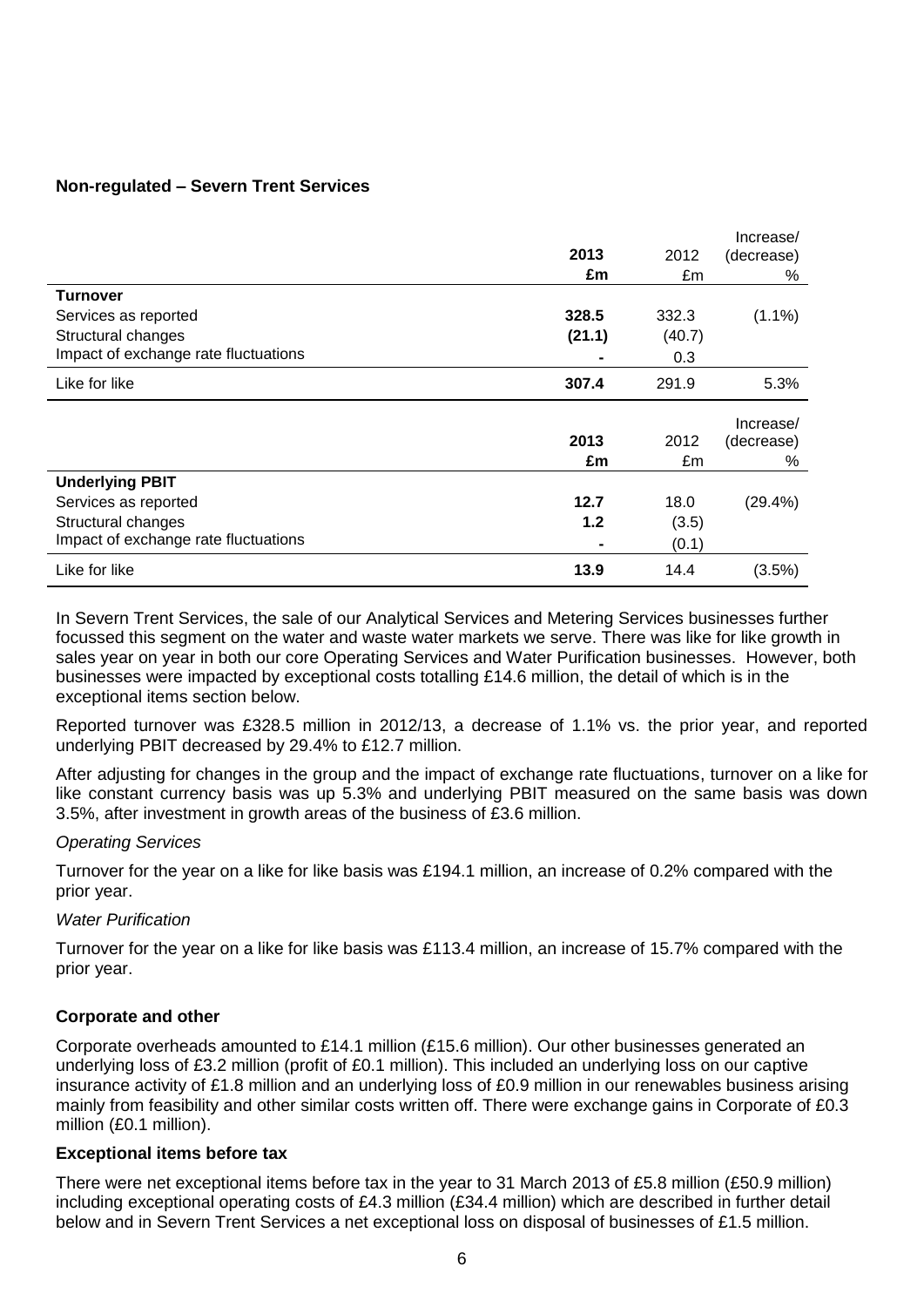Exceptional operating items included:

- In Severn Trent Water, a profit of £13.3 million arising from the disposal of a number of properties;
- In Severn Trent Services exceptional costs of £14.6 million comprising:
	- $\circ$  Impairment charges totalling £9.1 million; including writing off the remaining goodwill invested in Spain (£4.6 million) as economic conditions in this country show no signs of improvement and the balance (£4.5 million) impairing all historical investment in the development of a purification product which is showing poor performance in testing;
	- $\circ$  Provisions totalling £5.5 million; including provisions for a commercial legal dispute and for senior personnel restructuring charges at Operating Services in Italy; and
- In Corporate there were exceptional costs of £3.0 million related to professional fees for a transaction that did not proceed.

# **Net finance costs**

The group's net finance costs before exceptional items were £231.9 million, compared with £229 million in the prior year. There were exceptional finance costs in the prior year of £16.5 million arising from the early redemption of debt. Total finance costs were £231.9 million (£245.5 million).

The effective interest rate, including index linked debt, for 2012/13 was 5.9% (6.4%). The cash interest rate was 4.9% (5.0%). RPI was lower year on year resulting in a reduction in the non-cash interest charge. This was offset by an increased cash interest charge on a higher level of net debt.

### **Losses on financial instruments**

The group uses financial derivatives solely to hedge risks associated with its normal business activities including:

- Exchange rate exposure on borrowings denominated in foreign currencies;
- Interest rate exposures on floating rate borrowings; and
- Exposures to increases in electricity prices.

Accounting rules require that these derivatives are revalued at each balance sheet date and, unless the strict criteria for cash flow hedge accounting are met, the changes in value are taken to the income statement. If the risk that is being hedged does not impact the income statement in the same period then an accounting mismatch arises from the hedging activities and there is a net charge or credit to the income statement.

Where the derivatives are held to their full term, these mismatches are expected to net out. Furthermore, the changes in value that are recorded during the lives of the derivatives, unless crystallised, do not represent cash flows. Therefore the group presents adjusted earnings figures that exclude these non-cash items. An analysis of the amounts charged to the income statement in the period is presented in note 5 to the financial statements.

# **Profit before tax**

Underlying group profit before tax decreased by 3.3% to £266.3 million (£275.3 million). Group profit before tax was £215.2 million (£156.7 million).

# **Taxation**

The current year tax charge for 2012/13 before exceptional items was £57.1 million (charge of £69.2 million). A prior year current tax credit of £29.2 million (credit of £8.7 million) has arisen due to adjustments to prior year tax computations. These primarily related to an industry agreement over the treatment of infrastructure income. The deferred tax credit before exceptional tax was £4.7 million (credit of £9.1 million).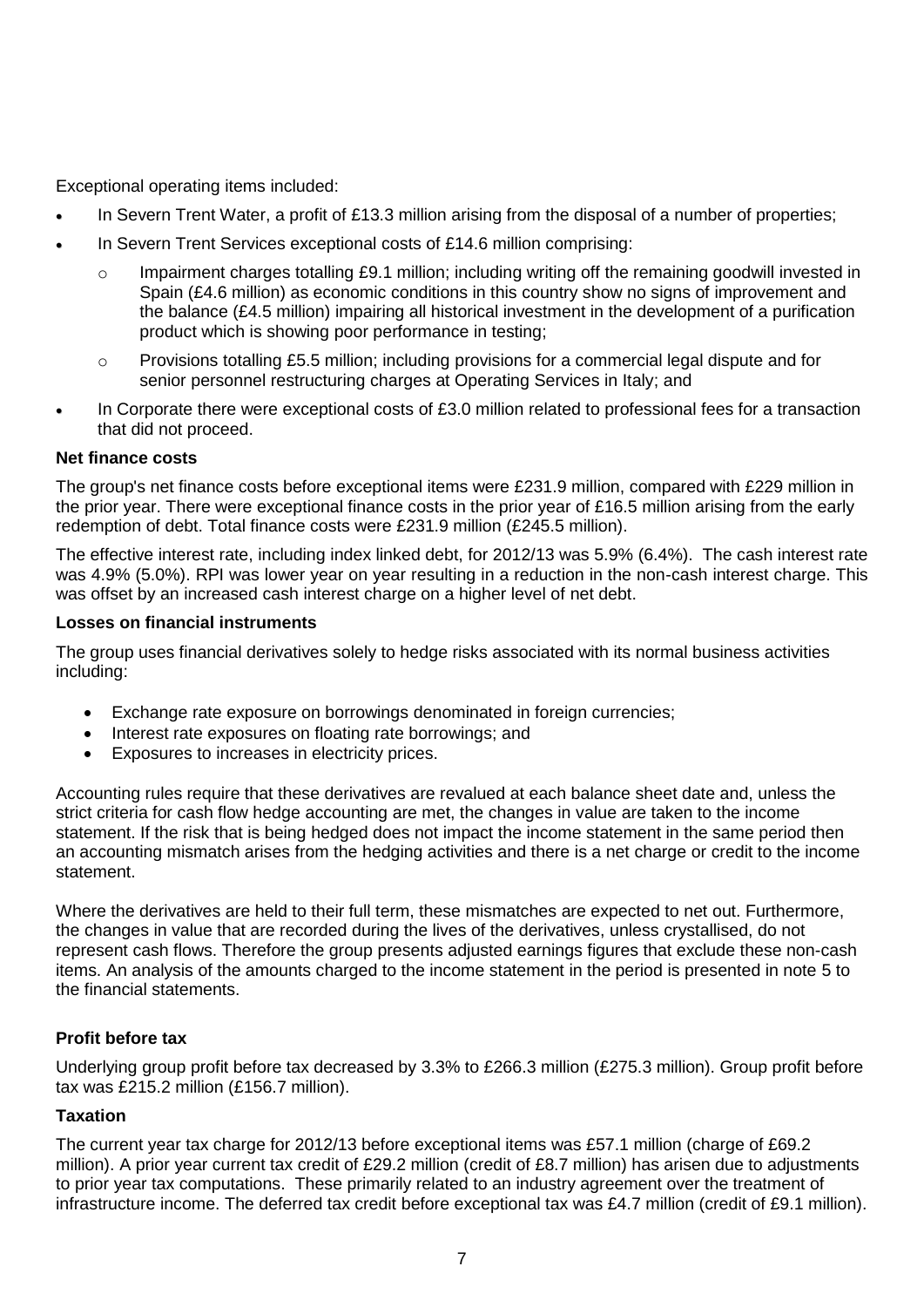The group's UK subsidiary companies have adopted the new accounting standard FRS 101 in the current year. This has changed the statutory accounts that form the basis for those companies' corporation tax computations. The most significant impact of this change is that certain amounts that had been taxed in previous years will now be taxed in future periods. Therefore, to prevent such items being taxed twice, the tax already paid on such items is repayable. The impact of this change was an exceptional credit of £40.5 million to current tax and an exceptional charge of £38.8 million to deferred tax.

There was a further exceptional credit to deferred tax of £36.7 million (£69.1 million) arising from the reduction in corporation tax rate from 24% to 23% with effect from 1 April 2013.

The total tax credit for the year was £15.2 million (credit of £17.7 million).

See note 6 for further detail.

The underlying effective rate of current tax, excluding prior year credits and exceptional tax credits, calculated on profit before tax, exceptional items before tax and gains/(losses) on financial instruments was 25.4% (25.7%).

We expect the effective rate of current tax, as defined above, for 2013/14 to be in the range of 23% to 25%.

### **Profit for the period and earnings per share**

Profit for the period was £230.4 million (£174.4 million).

Adjusted basic earnings per share (before exceptional items, gains/(losses) on financial instruments and deferred tax) were 98.9 pence (88.9 pence) (see note 8). Basic earnings per share were 95.7 pence (72.5 pence).

#### **Cash flow**

|                                                          | 2013                 | 2012                 |
|----------------------------------------------------------|----------------------|----------------------|
|                                                          | £m                   | £m                   |
| Cash generated from operations                           | 731.2                | 725.9                |
| Net capital expenditure                                  | (401.8)              | (351.2)              |
| Net interest paid                                        | (233.4)              | (210.4)              |
| Tax (paid)/received<br>Other cash flows                  | (72.5)<br>(0.5)      | (72.0)<br>(1.0)      |
| Free cash flow                                           | 23.0                 | 91.3                 |
| Acquisitions and disposals                               | 11.1                 |                      |
| <b>Dividends</b><br>Net issue of shares                  | (322.0)<br>5.3       | (159.0)<br>2.4       |
| Change in net debt from cash flows<br>Non cash movements | (282.6)<br>(46.9)    | (65.3)<br>(33.7)     |
| Change in net debt<br>Net debt 1 April                   | (329.5)<br>(3,967.8) | (99.0)<br>(3,868.8)  |
| Net debt at 31 March                                     | (4, 297.3)           | (3,967.8)            |
| Net debt comprises:                                      |                      |                      |
| Cash and cash equivalents                                | 403.6                | 295.1                |
| <b>Bank overdrafts</b>                                   | (0.4)                | (0.4)                |
| Cross currency swaps hedging debt                        | 100.7                | 135.9                |
| <b>Bank loans</b>                                        | (758.7)              | (852.5)              |
| Other loans<br><b>Finance leases</b>                     | (3,840.9)<br>(201.6) | (3,326.9)<br>(219.0) |
|                                                          | (4, 297.3)           | (3,967.8)            |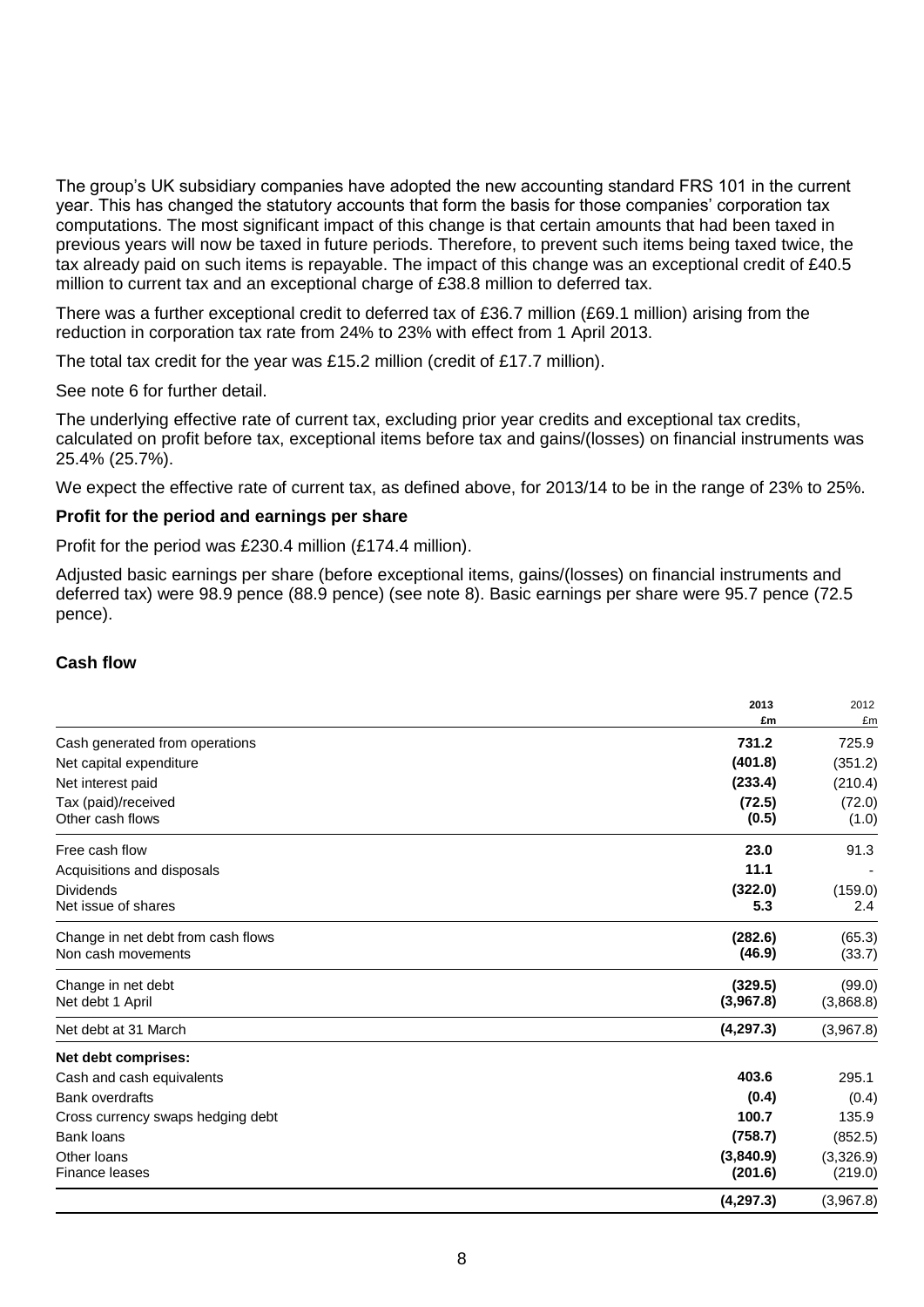Cash generated from operations was £731.2 million (£725.9 million). Capital expenditure net of grants and proceeds of sales of fixed assets was £401.8 million (£351.2 million). Net interest paid increased to £233.4 million (£210.4 million).

Net debt at 31 March 2013 was £4,297.3 million (£3,967.8 million). Balance sheet gearing (net debt/net debt plus equity) at the year end was 83.6% (80.2%). Net debt, expressed as a percentage of RCV at 31 March 2013 of £7,364 million was 58.4% (56.0%). The group's net interest charge, excluding gains/(losses) on financial instruments and net finance costs from pensions, was covered 3.4 times (3.4 times) by profit before interest, tax, depreciation and exceptional items, and 2.1 times (2.2 times) by underlying PBIT.

The fair value of the group's net debt at 31 March 2013 is estimated to be £5,071.1 million (£4,579.3 million) compared to the book value of £4,297.3 million (£3,967.8 million). Discounted future cash flows are used to determine fair values for debt. Discount rates are derived from yield curves based on quoted interest rates and are adjusted for an estimate of the group's credit risk.

# **Pensions**

The group operates two defined benefit pension schemes, of which the Severn Trent Pension Scheme (STPS) is by far the largest. Formal triennial actuarial valuations and funding agreements for the STPS were renewed as at 31 March 2010. The next triennial valuation as at 31 March 2013 is currently underway. Deficit reduction contributions include a payment of £10 million per annum in cash and a further £8 million per annum through an asset backed funding arrangement.

The final salary sections of the pension schemes were closed to new entrants in 2006 and the age profile of scheme participants is expected to rise and hence service costs are also expected to rise until the schemes are closed to future accrual.

The defined benefit pension schemes will close to future accrual on 31 March 2015. A new defined contribution pension scheme has been established and members of the defined benefit pension schemes will then become members of the new defined contribution pension scheme. The existing defined contribution pension scheme will also be replaced by the new pension arrangements with effect from 1 April 2015. From 1 April 2012 new employees have been automatically enrolled into this scheme and those employees who were not members of a Severn Trent scheme were automatically enrolled into this scheme from 1 April 2013.

The key actuarial assumptions for the defined benefit schemes have been updated for these accounts. On an IAS 19 basis, the estimated net position of the schemes was a deficit of £383.7 million as at 31 March 2013. This compares to a deficit of £345.8 million as at 31 March 2012. The movements in the net deficit are summarised in note 9. The funding level has remained constant at 81.8%.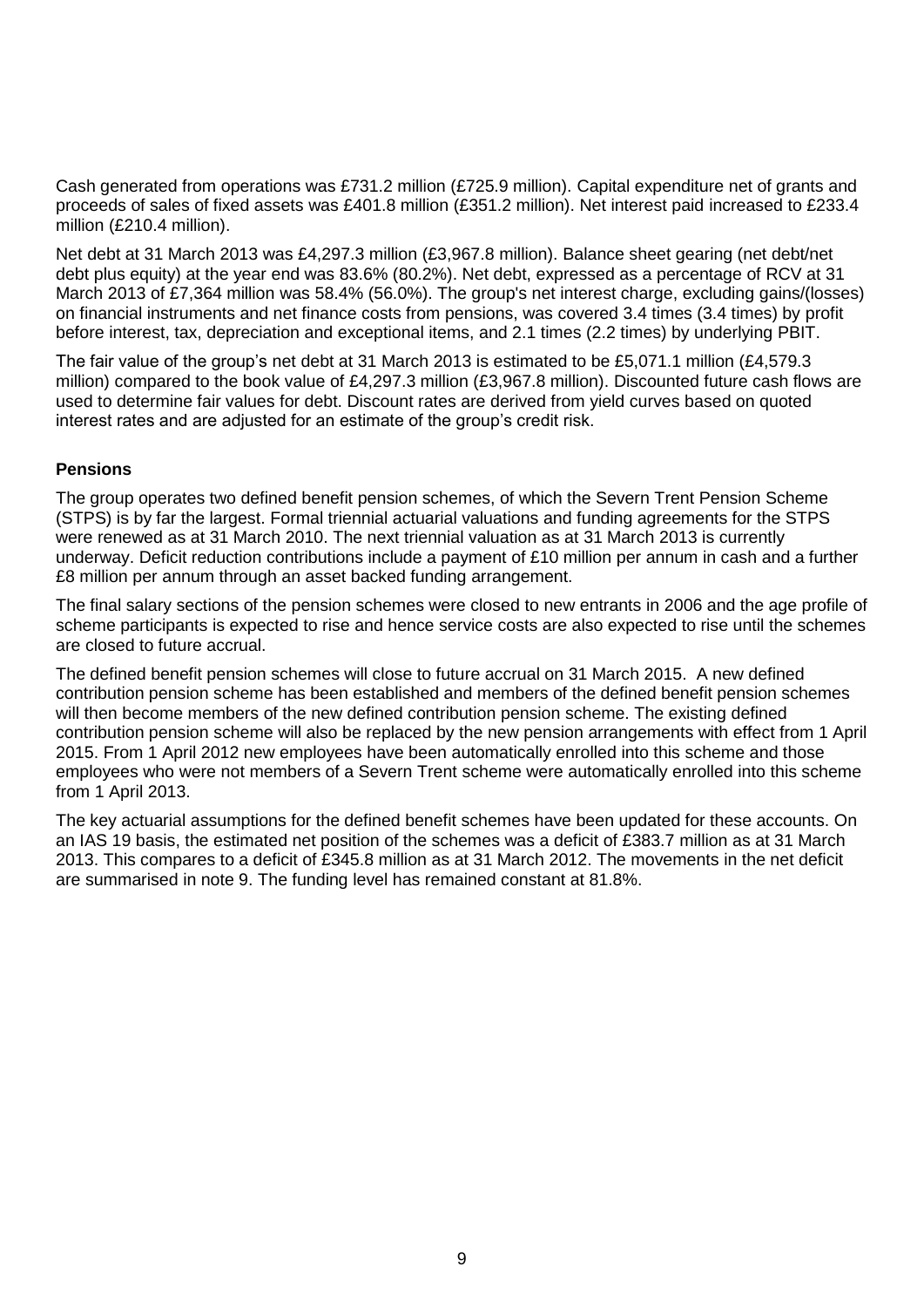# The major assumptions used in the valuation of the defined benefit pension schemes were as follows:

|                                                                           | 2013 | 2012 |
|---------------------------------------------------------------------------|------|------|
|                                                                           | %    | %    |
| Price inflation                                                           | 3.2  | 3.1  |
| Salary increases                                                          | 3.0  | 3.6  |
| Pension increases in payment                                              | 3.2  | 3.1  |
| Pension increases in deferment                                            | 3.2  | 3.1  |
| Discount rate                                                             | 4.4  | 4.9  |
| Long term rate of return on equities                                      | 6.6  | 6.8  |
| Remaining life expectancy for members currently aged 65 (years)           |      |      |
| - men                                                                     | 21.5 | 21.2 |
| - women                                                                   | 24.6 | 25.1 |
| Remaining life expectancy at age 65 for members currently aged 45 (years) |      |      |
| - men                                                                     | 22.7 | 21.8 |
| - women                                                                   | 26.2 | 25.9 |

The following table summarises the estimated impact on scheme liabilities resulting from changes to key actuarial assumptions whilst holding all other assumptions constant.

|           | Assumption Change in assumption           | Impact on scheme liabilities     |  |
|-----------|-------------------------------------------|----------------------------------|--|
|           | Discount rate Increase/decrease by 0.1%   | Decrease/increase by £38 million |  |
|           | Price inflation Increase/decrease by 0.1% | Increase/decrease by £35 million |  |
| Mortality | Increase in life expectancy by 1<br>vear  | Increase by £55 million          |  |

# **Treasury management and liquidity**

The group's principal treasury management objectives are:

- to access a broad range of sources of finance to obtain both the quantum required and lowest cost compatible with the need for continued availability;
- to maintain an investment grade credit rating; and
- to maintain a flexible and sustainable balance sheet structure.

The group continues to carefully monitor liquidity. At 31 March 2013 the group had £403.6 million in cash and cash equivalents and committed undrawn facilities amounting to £500 million. Average debt maturity is around 16 years. The group is funded for its investment and cash flow needs up to January 2015.

Cash is invested in deposits with highly rated banks and liquidity funds and the list of counterparties is regularly reviewed and reported to the board.

The group's current policy for the management of interest rate risk requires that not less than 45% of the group's borrowings should be at fixed interest rates, or hedged through the use of interest rate swaps or forward rate agreements. At 31 March 2013, interest rates for 76.8% of the group's net debt of £4,297.3 million were fixed.

The group holds interest rate swaps with a net notional principal of £364.9 million and cross currency swaps with a net notional principal of £610.2 million which economically act to hedge the interest rate risk on floating rate debt or the exchange rate risk on certain foreign currency borrowings. However, the swaps do not meet the hedge accounting rules of IAS 39 and therefore the changes in fair value are taken to gains/(losses) on financial instruments in the income statement. During the year there was a charge of £26.0 million in relation to these instruments.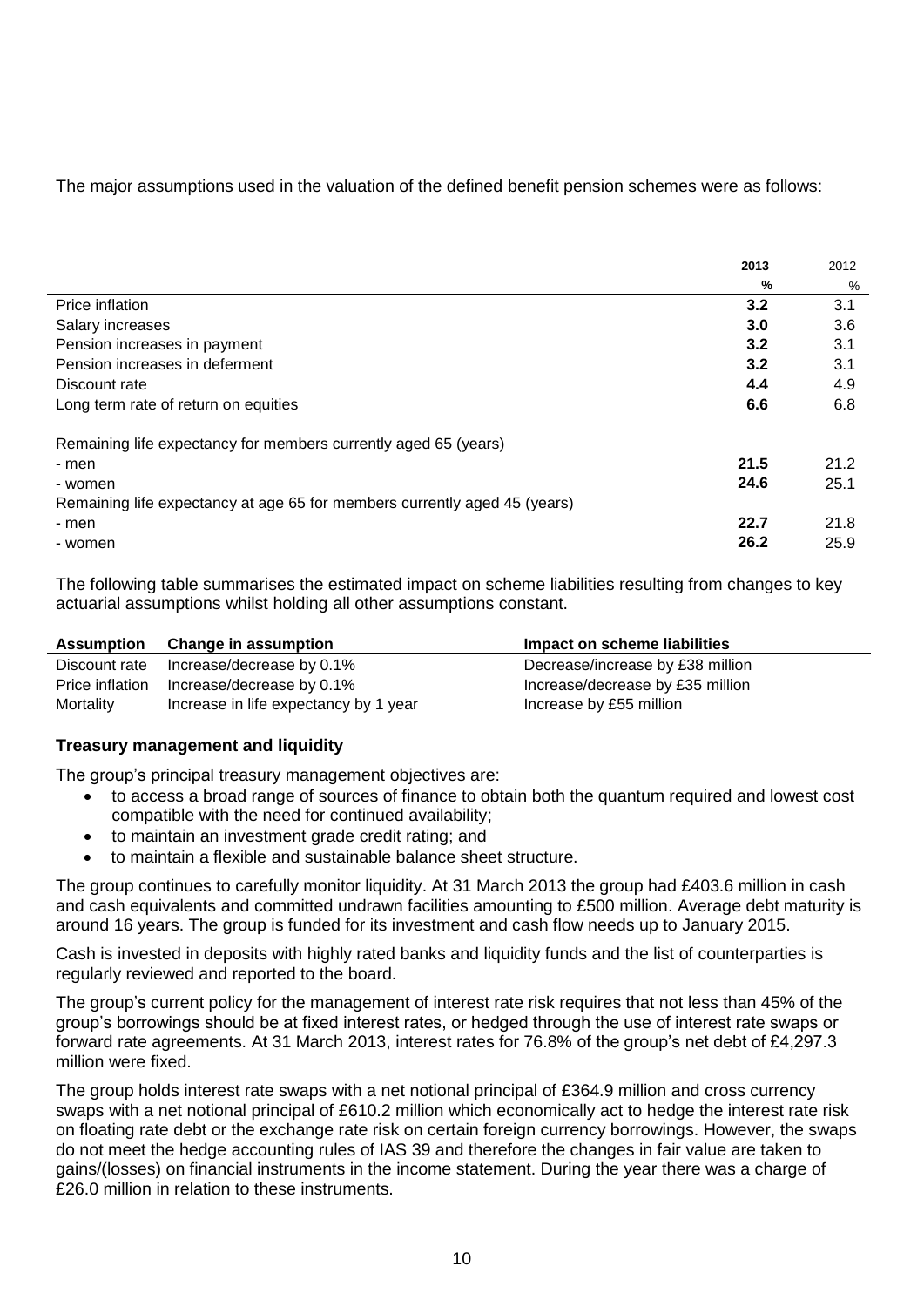Some of these swaps, which were entered into in 2000 – 2005, include options for the counterparty to terminate the contracts at specified points in their lives. During the year the group terminated three of these contracts at a cash outlay of £44.3 million. These swaps had a notional principal amount of £100 million. As a result of the termination the corresponding amount of our net debt will now be subject to current market interest rates, which are presently lower than the amounts that were payable under the swaps.

The fair value at 31 March 2013 of remaining swaps with termination options was a liability of £110.0 million and their aggregate notional principal amount was £275.0 million. The next termination options for the remaining swaps occur between November 2014 and May 2016 and the group will actively manage its exposure to these contracts over that period.

The group has entered into a series of forward starting interest rate swaps with a notional principal amount of £450 million that hedge the interest rate risk on the anticipated borrowing requirements of Severn Trent Water for AMP5. These swaps are treated as cash flow hedges and the changes in fair value are taken to other comprehensive income.

The group manages its electricity costs through a combination of forward price contracts and financial derivatives. All of our power requirements for the first four years of AMP5 and some of the remaining year have been hedged in this way, at prices below those allowed in the Final Determination.

In July 2012 the group issued a £75 million sterling denominated RPI linked bond in the UK retail bond market. A coupon of 1.3% is payable on the notes which are due to mature in July 2022.

In January 2013 the group issued £500 million 3.625% Guaranteed Notes under its Euro Medium Term Note programme. The notes have a 13 year term.

The group's long term credit ratings are:

|                            | Severn           | Severn<br>Trent |
|----------------------------|------------------|-----------------|
| Long term ratings          | <b>Trent Plc</b> | Water           |
| Moody's                    | Baa1             | A3              |
| <b>Standard and Poor's</b> | BBB-             | BBB+            |

# **Exchange rates**

The trading results of overseas subsidiaries are translated to sterling at the average rate of exchange ruling during the period and their net assets are translated at the closing rate on the balance sheet date. The impact of changing exchange rates on net assets was immaterial. Details of the impact of changing exchange rates on turnover and underlying PBIT are set out in the commentary on Severn Trent Services above.

### **Dividend**

In line with its policy of increasing the dividend by RPI+3% until March 2015, using November RPI of the prior year, the board has proposed a final ordinary dividend of 45.51 pence (42.06 pence). This would give a total ordinary dividend for the year of 75.85 pence, an increase of 8.2% over the 2011/12 total ordinary dividend (70.10 pence). The final ordinary dividend is payable on 26 July 2013 to shareholders on the register at 21 June 2013. The policy for the remainder of the AMP5 period remains unchanged.

### **Regulatory update**

Through our Changing Course publications and other platforms we have been advocating the reform of the water industry over a number of years. We are pleased to see that our thought leadership on many issues is reflected in the regulatory changes now being proposed by Ofwat and the policy changes being proposed by Defra. We welcome the approach being taken by the Government and Ofwat and believe we are in a strong position to benefit from them.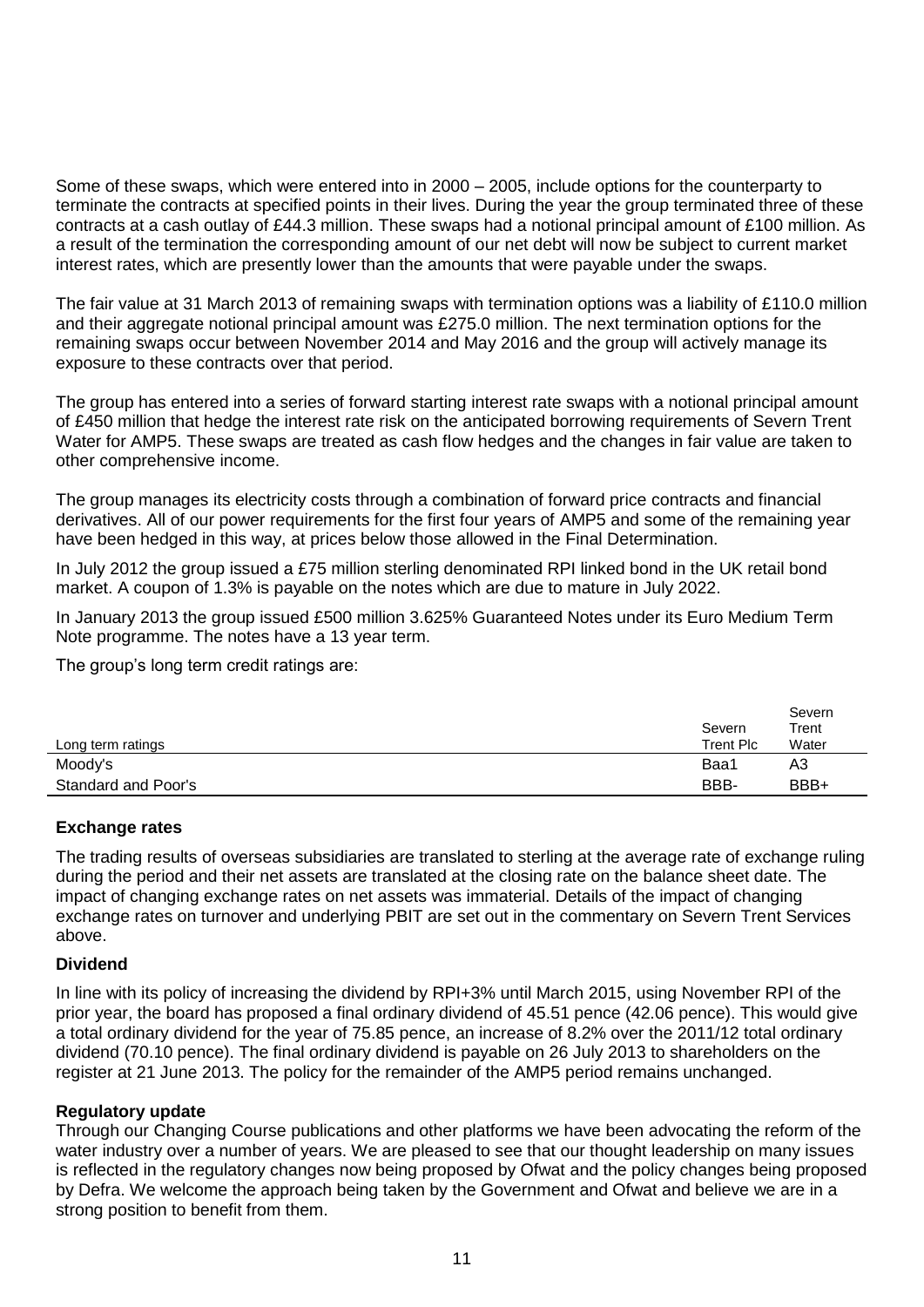We are supportive of the increased role for customer and stakeholder engagement in developing company plans for the period 2015-2020, and the additional flexibility companies will have in the delivery of those plans, by setting higher level outcomes and choosing the risk / reward balance they are prepared to accept.

We were pleased to see no changes to the regulatory capital value, and the continuation of indexing both revenues and RCV to RPI (Retail Price Index). Ofwat will continue to set an allowed return on the RCV for each 5 year period.

However, PR14 will include 4 price controls – in retail operations one for household and one for nonhousehold, and in wholesale one for water and one for sewage. Companies will propose outcomes and incentives as part of their business plan, with new incentives planned on water trading and abstraction. For both of the retail controls Ofwat are requesting companies propose their own profit margins. A total expenditure, or "totex", menu approach to expenditure is to be introduced, with choices of remuneration on a pay as you go basis (so called fast money) or through the RCV (slow money).

We support these changes, which are aligned with our own proposals and Severn Trent is well prepared to take advantage of opportunities that the regulatory changes will bring.

We have made good progress in preparing a high quality business plan to be submitted in December 2013, and over the past year have spoken to over 100 stakeholders (including local authorities, housing associations, and environmental groups) and, using market research, over 7,000 customers. In April we issued the next phase of our customer consultation "Your Water Your Choices" our outline proposals for the period 2015-2020. Our plan sets out the service improvements we want to deliver, how we'll invest in our networks and our company, and what it will mean for our 8 million customers and their bills. We set out ten long-term objectives to meet our customers' and stakeholders' expectations. The consultation is open until 31 May 2013 (www.severntrent.com/future/plans-and-strategy/your-choices).

Regarding the proposed modifications to licences, Severn Trent Water agreed in January to accept the Section 13 Notice issued by Ofwat on 21 December 2012 setting out proposed changes to its Licence. We continue to be supportive of the principles of reform of the water industry and will continue to contribute constructively to help shape the future regulatory framework.

# **Principal risks and uncertainties**

The board considers the principal risks and uncertainties affecting the business activities of the group to be those detailed below:

### **Customer Perception:**

- Effectively improving and maintaining our performance in relation to customer service in order to deliver what our customers tell us they want.
- Responding effectively to the opening up of the business retail market to competition.

# **Legal and Regulatory Environment:**

- Effectively anticipating and/or influencing future developments in the UK Water industry in order for our business plans to remain sustainable.
- Securing support from Ofwat for our STW business plan for 2015 to 2020 and achieving all of the challenging targets agreed with Ofwat for our business plan from 2010 to 2015 failure of which could result in changes to future funding.
- The regulatory landscape is complex and subject to on-going change. There is a risk that processes may fail or that our processes may not effectively keep pace with changes in legislation leading to the risk of non-compliance.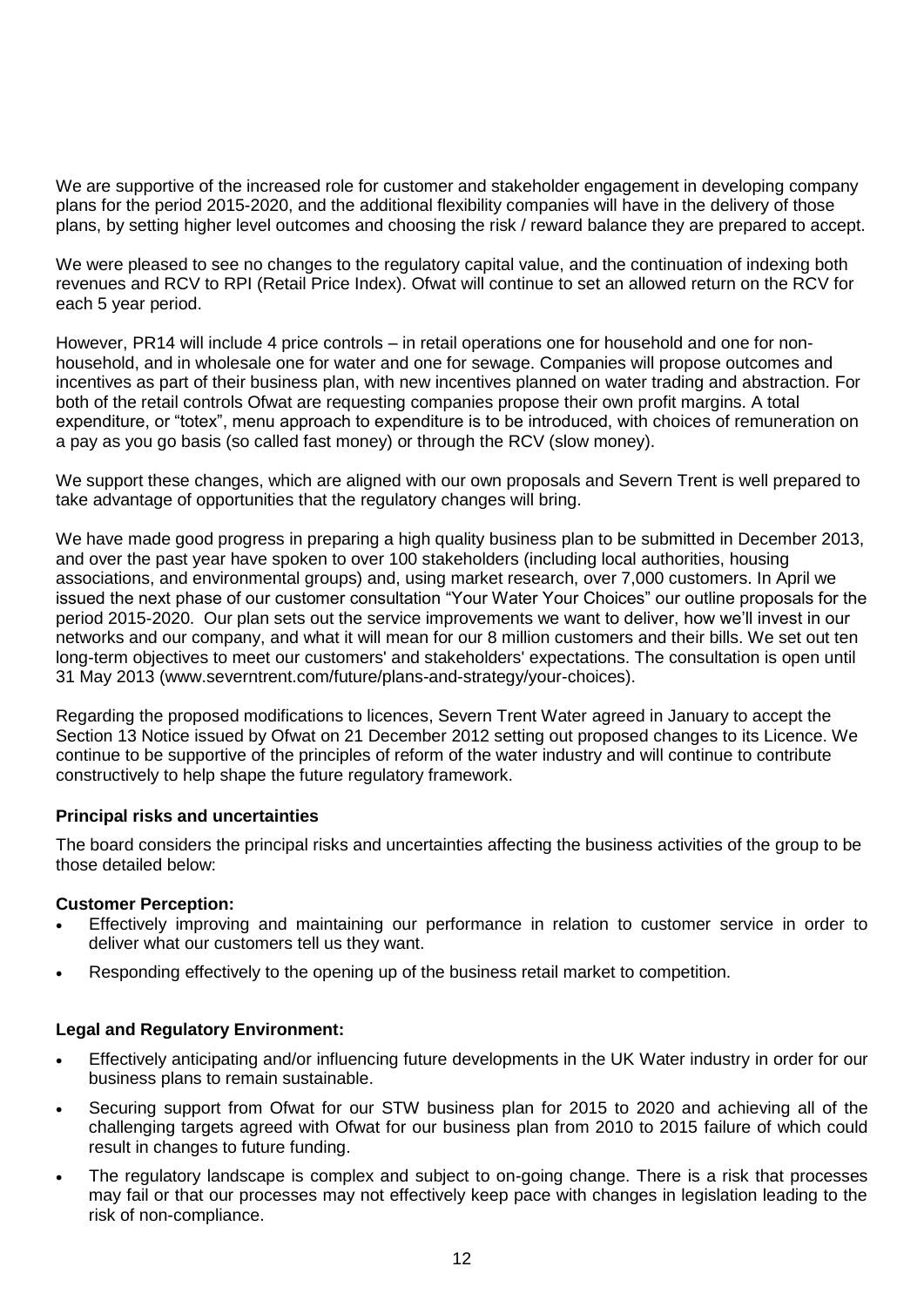# **Operations, assets and people:**

- Failure of our assets or processes, resulting in injury to an employee, contractor, customer or member of the public.
- Achieving all our regulatory targets from Ofwat in relation to ongoing operational performance of our assets failure of which may result in regulatory penalties.
- Inability to provide a continuous supply of quality water to large populations within our area, or asset failure resulting in damage to third party property.

# **Financial risks:**

- The current crisis in the eurozone may increase the difficulties associated with obtaining funding for the group at similar rates to those assumed in our business plans.
- Changing demographics and fluctuations in the investment market may affect our ability to fund pensions promises sustainably.
- Counterparties with whom we have invested money may fail putting our investment at risk.

### **Outlook**

For the remainder of AMP5 we maintain our plans to deliver efficiencies on operational expenditure, continue to improve customer service levels and continue re-investing the efficiencies in our capital programme.

We plan to invest £2.6 billion over the AMP5 period, in line with capex allowed in the final determination, consistent with RCV growing from £6,418 million to £7,997 million by March 20151. As we look to AMP 6, we still see significant drivers for capital expenditure, in addition to maintaining the networks and standards we have already achieved, we have further environmental quality standards to achieve such as the Water Framework Directive and for our customers we have the challenge of delivering security of supply of water resources and protection from the effects of flooding on the sewerage networks.

In our non-regulated business we will continue to pursue value creation opportunities in renewable power generation, including food waste anaerobic digestion, and the development of surplus land.

The group maintains a strong, flexible and sustainable balance sheet, the structure of which is kept under regular review. The management team of Severn Trent has a clear and focused strategy - by delivering continuous improvement and higher standards we aim to achieve higher levels of operational excellence and sustainable, attractive returns to shareholders. We are committed to our dividend policy of growth of RPI+3% until March 2015.

### **2013/14**

Prices at Severn Trent Water rose by 2.0% in April 2013, reflecting November RPI of 3.0% and a k-factor of minus 1%.

We expect operating expenditure to be driven by inflation and continued investment in our networks, partially offset by efficiency savings from our ongoing improvement programmes.

We estimate net capital expenditure (UK GAAP, net of grants and contributions) will be in the range £600 million to £620 million. The level of net infrastructure renewals expenditure included in this range is expected to be £135 million to £145 million.

For our non-regulated business, we expect to see the benefits of our previous investments in growth areas.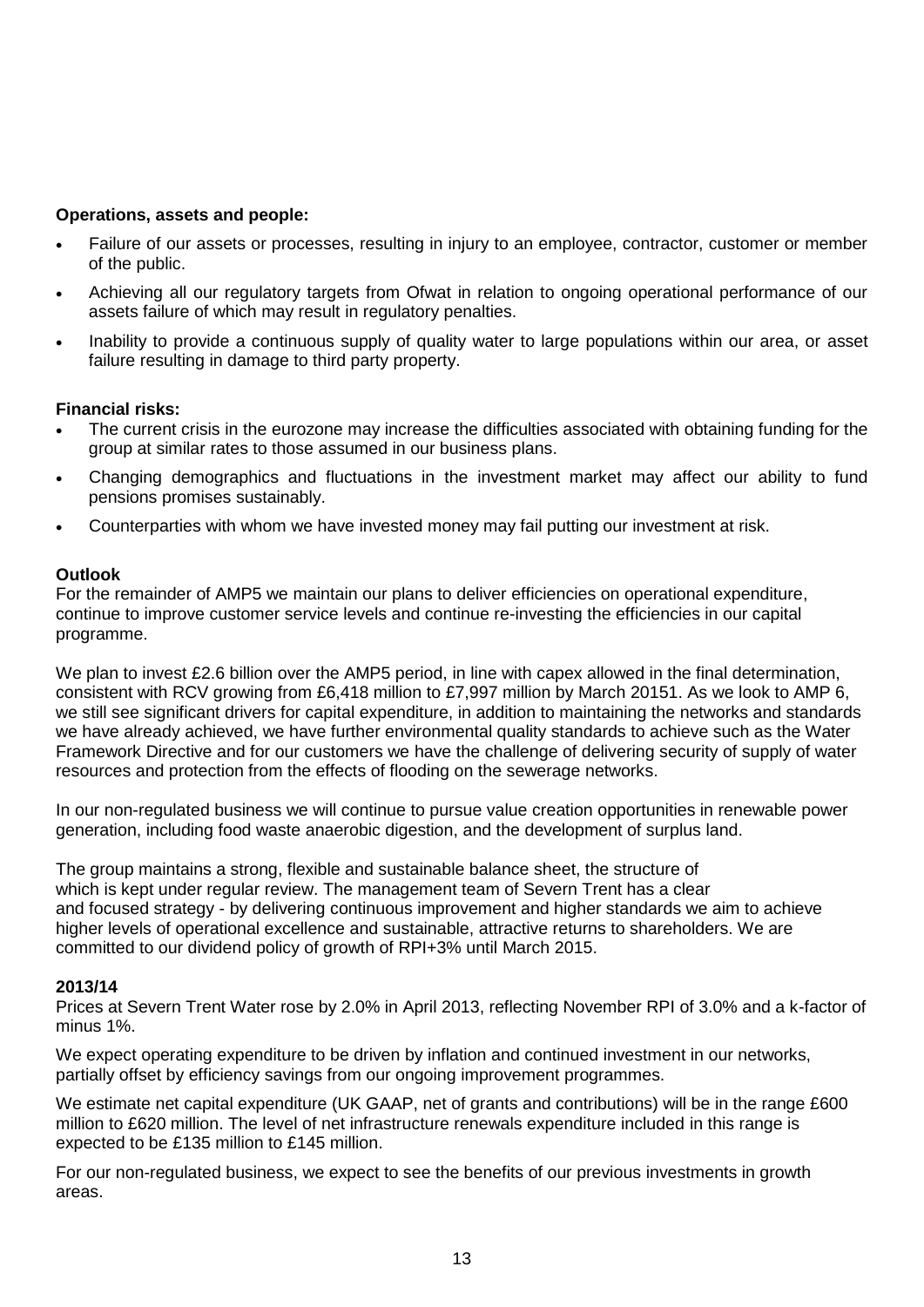The group interest charge is expected to be higher year on year due to higher net debt and adoption of the revisions to IAS19.

Under our dividend policy of RPI+3% growth the dividend is set to be 80.40p, representing growth of 6% year on year<sup>2</sup>.

Severn Trent Plc will announce its Interim results for the period ending 30 September 2013 on 26 November 2013.

<sup>1</sup> Based on year end RPI forecast from Experian of 3.4% for 13/14 and 3.3% for 14/15. For RCV values see: www.ofwat.gov.uk/regulating/prs\_web\_rcvupdates

<sup>2</sup> Based on November 2012 RPI of 3%

### **Further information**

For further information, including the group's preliminary results presentation, see the Severn Trent website (www.severntrent.com).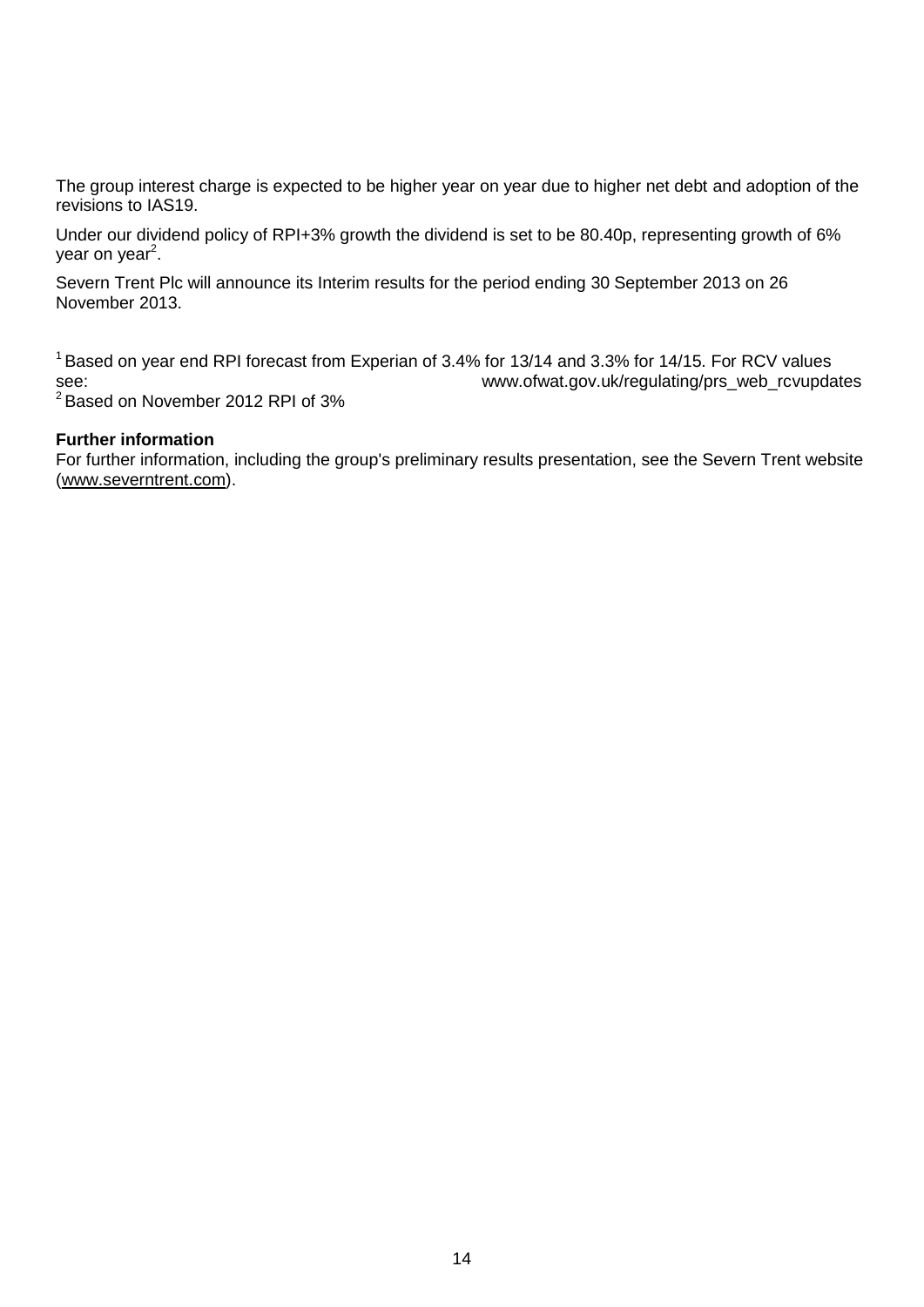### **Consolidated income statement**

|                                                                          |                | 2013       | 2012      |
|--------------------------------------------------------------------------|----------------|------------|-----------|
|                                                                          | <b>Notes</b>   | £m         | £m        |
| <b>Turnover</b>                                                          |                | 1,831.6    | 1,770.6   |
| Operating costs before exceptional items                                 |                | (1, 333.6) | (1,266.4) |
| <b>Exceptional operating costs</b>                                       | 3              | (4.3)      | (34.4)    |
| <b>Total operating costs</b>                                             |                | (1, 337.9) | (1,300.8) |
| Exceptional loss on disposal of businesses                               | 3              | (1.5)      |           |
| Profit before interest, tax and exceptional items                        | $\overline{2}$ | 498.0      | 504.2     |
| Exceptional items before interest and tax                                | 3              | (5.8)      | (34.4)    |
| Profit before interest and tax                                           |                | 492.2      | 469.8     |
| Finance income                                                           | 4              | 90.8       | 107.7     |
| Finance costs excluding exceptional costs                                | 4              | (322.7)    | (336.7)   |
| Exceptional finance costs                                                | 4              |            | (16.5)    |
| Net finance costs                                                        |                | (231.9)    | (245.5)   |
| Losses on financial instruments                                          | 5              | (45.3)     | (67.7)    |
| Share of results of associates and joint ventures                        |                | 0.2        | 0.1       |
| Profit before tax, losses on financial instruments and exceptional items |                | 266.3      | 275.3     |
| Exceptional items before tax                                             | 3              | (5.8)      | (50.9)    |
| Losses on financial instruments                                          | 5              | (45.3)     | (67.7)    |
| Profit on ordinary activities before taxation                            |                | 215.2      | 156.7     |
| Current tax excluding exceptional credit                                 | 6              | (27.9)     | (60.5)    |
| Deferred tax excluding exceptional charge/(credit)                       | 6              | 4.7        | 9.1       |
| Exceptional tax credit                                                   | 6              | 38.4       | 69.1      |
| Total taxation                                                           | 6              | 15.2       | 17.7      |
| Profit for the year                                                      |                | 230.4      | 174.4     |
| Attributable to:                                                         |                |            |           |
| Owners of the company                                                    |                | 227.5      | 171.8     |
| Non-controlling interests                                                |                | 2.9        | 2.6       |
|                                                                          |                | 230.4      | 174.4     |
| Earnings per share (pence)                                               |                |            |           |
| Basic                                                                    | 8              | 95.7       | 72.5      |
| <b>Diluted</b>                                                           | 8              | 95.2       | 72.1      |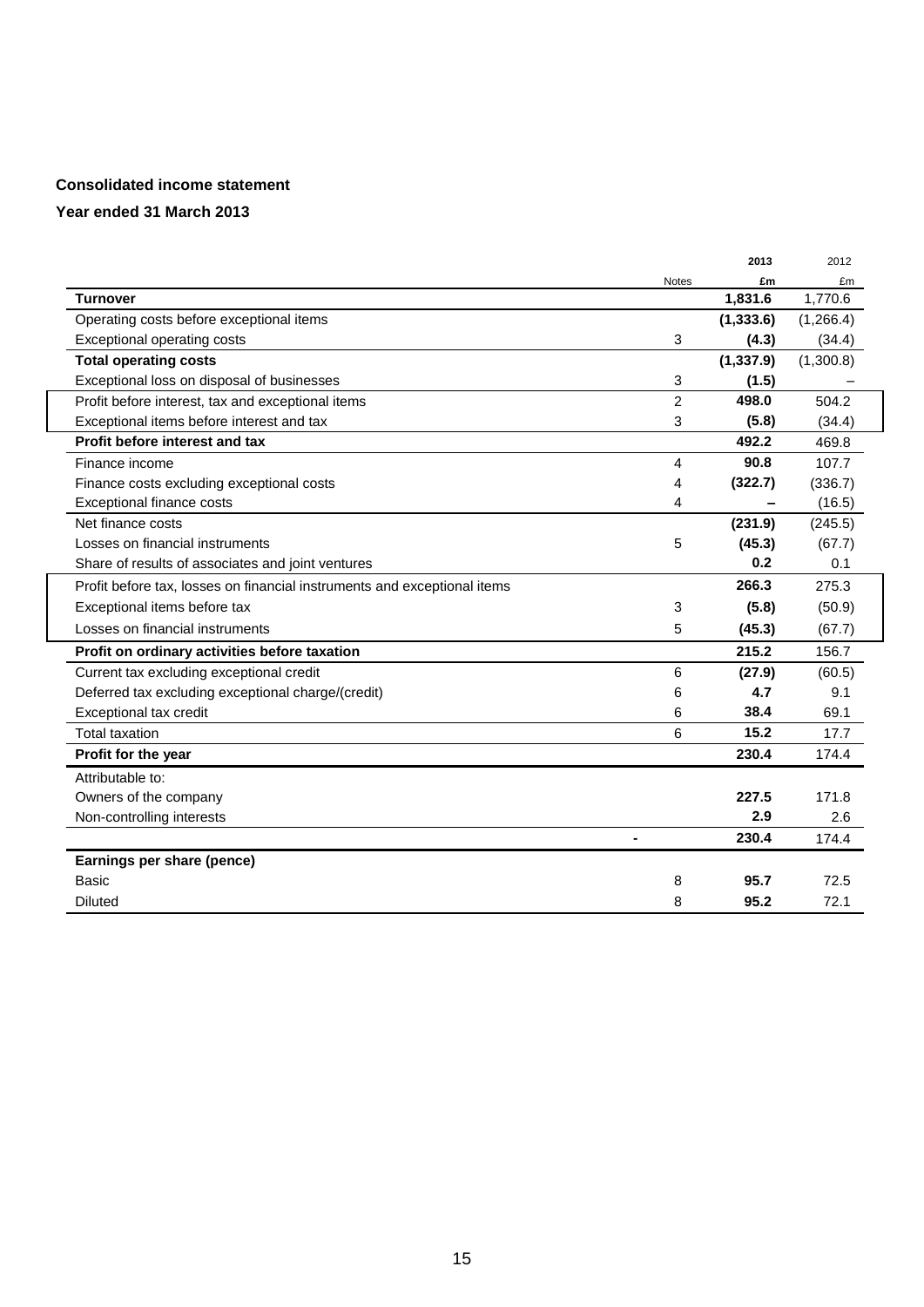# **Consolidated statement of comprehensive income**

|                                                                     | 2013<br>£m | 2012<br>£m |
|---------------------------------------------------------------------|------------|------------|
| Profit for the year                                                 | 230.4      | 174.4      |
| Losses on cash flow hedges taken to equity                          | (39.0)     | (86.5)     |
| Deferred tax on losses on cash flow hedges taken to equity          | 9.0        | 20.8       |
| Amounts on cash flow hedges transferred to the income statement     | 14.8       | 3.7        |
| Deferred tax on transfers to income statement                       | (3.4)      | (0.9)      |
| Exchange movement on translation of overseas results and net assets | 5.4        | (1.4)      |
| Actuarial losses on defined benefit pension schemes                 | (54.2)     | (110.7)    |
| Tax on actuarial losses                                             | 12.5       | 26.6       |
| Deferred tax movement arising from rate change                      | (3.4)      | 1.7        |
| Other comprehensive loss for the year                               | (58.3)     | (146.7)    |
| Total comprehensive income for the year                             | 172.1      | 27.7       |
| Attributable to:                                                    |            |            |
| Owners of the company                                               | 168.7      | 25.1       |
| Non-controlling interests                                           | 3.4        | 2.6        |
|                                                                     | 172.1      | 27.7       |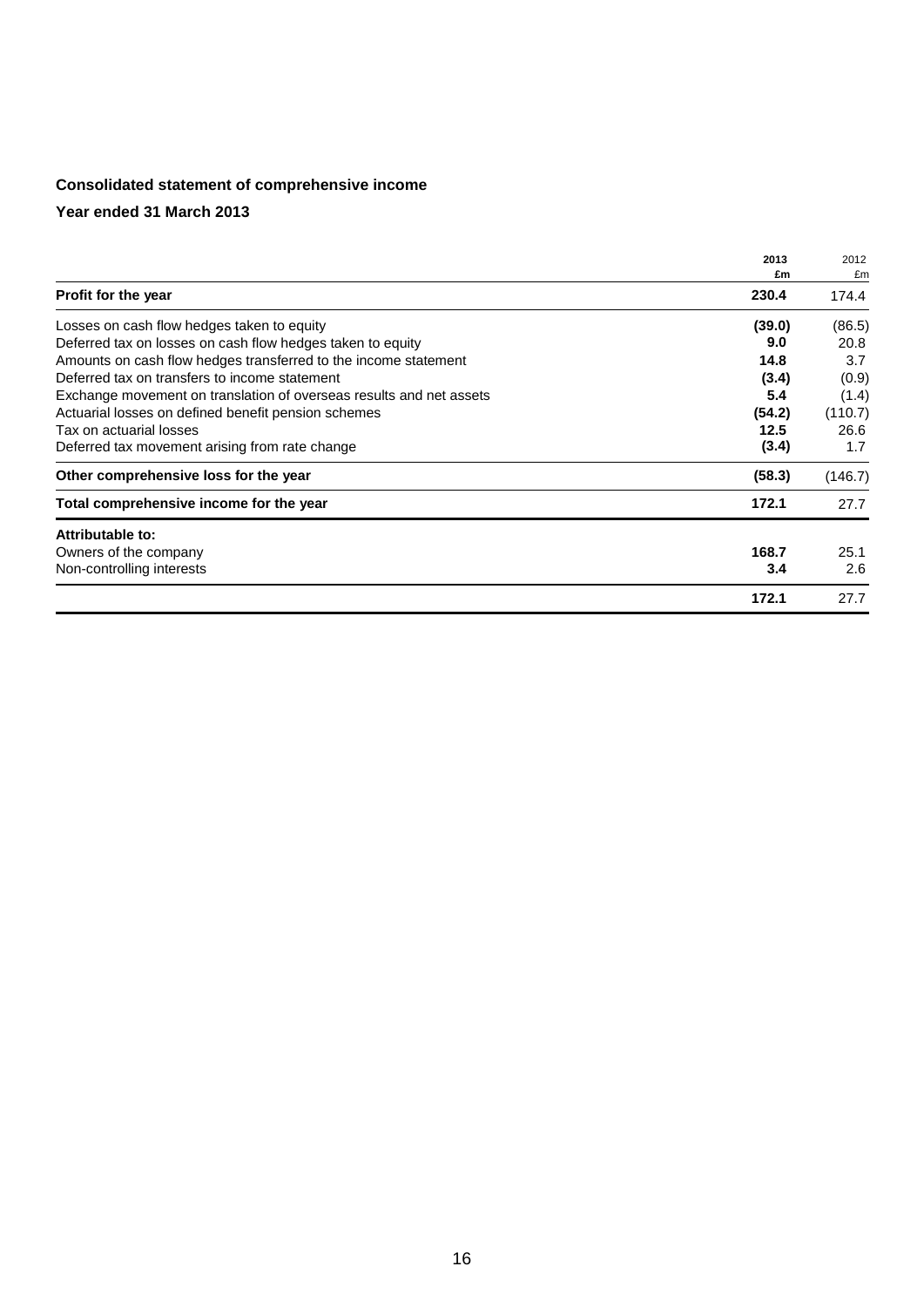# **Consolidated statement of changes in equity**

|                                                                      |                        |                        | Equity attributable to owners of the company |                            |                          |                                        |                              |
|----------------------------------------------------------------------|------------------------|------------------------|----------------------------------------------|----------------------------|--------------------------|----------------------------------------|------------------------------|
|                                                                      | Share<br>capital<br>£m | Share<br>premium<br>£m | Other<br>reserves<br>£m                      | Retained<br>earnings<br>£m | Total<br>£m              | Non-<br>controlling<br>interests<br>£m | <b>Total</b><br>equity<br>£m |
| At 1 April 2011                                                      | 232.2                  | 80.0                   | 464.5                                        | 323.1                      | 1,099.8                  | 6.3                                    | 1,106.1                      |
| Profit for the period                                                |                        |                        | $\qquad \qquad -$                            | 171.8                      | 171.8                    | 2.6                                    | 174.4                        |
| Losses on cash flow hedges                                           |                        |                        | (86.5)                                       |                            | (86.5)                   | $\overline{\phantom{0}}$               | (86.5)                       |
| Deferred tax on losses on cash flow hedges                           |                        |                        | 20.8                                         |                            | 20.8                     |                                        | 20.8                         |
| Amounts on cash flow hedges transferred to                           |                        |                        |                                              |                            |                          |                                        |                              |
| the income statement                                                 |                        |                        | 3.7                                          |                            | 3.7                      | $\overline{\phantom{0}}$               | 3.7                          |
| Deferred tax on transfers to the income                              |                        |                        |                                              |                            |                          |                                        |                              |
| statement                                                            |                        |                        | (0.9)                                        |                            | (0.9)                    | -                                      | (0.9)                        |
| Exchange movement on translation of                                  |                        |                        |                                              |                            |                          |                                        |                              |
| overseas results and net assets                                      |                        |                        | (1.4)                                        |                            | (1.4)                    | -                                      | (1.4)                        |
| <b>Actuarial losses</b>                                              |                        |                        | $\qquad \qquad -$                            | (110.7)                    | (110.7)                  |                                        | (110.7)                      |
| Tax on actuarial losses                                              |                        |                        | $\qquad \qquad$                              | 26.6                       | 26.6                     |                                        | 26.6                         |
| Deferred tax arising from rate change                                |                        |                        | $\qquad \qquad -$                            | 1.7                        | 1.7                      | -                                      | 1.7                          |
|                                                                      |                        |                        |                                              |                            |                          |                                        | 27.7                         |
| Total comprehensive income for the period<br>Share options and LTIPs | —                      | —                      | (64.3)                                       | 89.4                       | 25.1                     | 2.6                                    |                              |
| - proceeds from shares issued                                        | 0.4                    | 3.8                    |                                              |                            | 4.2                      | -                                      | 4.2                          |
| - value of employees' services                                       |                        |                        |                                              | 4.5                        | 4.5                      |                                        | 4.5                          |
| - free shares issued                                                 |                        |                        |                                              | (1.8)                      | (1.8)                    | $\overline{\phantom{0}}$               | (1.8)                        |
| Current tax on share based payments                                  |                        |                        |                                              | 0.4                        | 0.4                      |                                        | 0.4                          |
| Deferred tax on share based payments                                 |                        |                        | $\overline{\phantom{0}}$                     | 0.3                        | 0.3                      | $\overline{\phantom{0}}$               | 0.3                          |
| Dividends paid                                                       |                        |                        |                                              | (159.0)                    | (159.0)                  | (1.0)                                  | (160.0)                      |
| At 31 March 2012                                                     | 232.6                  | 83.8                   | 400.2                                        | 256.9                      | 973.5                    | 7.9                                    | 981.4                        |
|                                                                      |                        |                        |                                              |                            |                          |                                        |                              |
|                                                                      |                        |                        |                                              |                            |                          |                                        |                              |
| Profit for the period                                                |                        |                        |                                              | 227.5                      | 227.5                    | 2.9                                    | 230.4                        |
| Losses on cash flow hedges                                           |                        | -                      | (39.0)                                       |                            | (39.0)                   | -                                      | (39.0)                       |
| Deferred tax on losses on cash flow hedges                           |                        |                        | 9.0                                          |                            | 9.0                      |                                        | 9.0                          |
| Amounts on cash flow hedges transferred to                           |                        |                        |                                              |                            |                          |                                        |                              |
| the income statement                                                 |                        |                        | 14.8                                         |                            | 14.8                     |                                        | 14.8                         |
| Deferred tax on transfers to the income                              |                        |                        |                                              |                            |                          |                                        |                              |
| statement                                                            |                        |                        | (3.4)                                        |                            | (3.4)                    |                                        | (3.4)                        |
| Exchange movement on translation of                                  |                        |                        |                                              |                            |                          |                                        |                              |
| overseas results and net assets                                      |                        |                        | 4.9                                          |                            | 4.9                      | 0.5                                    | 5.4                          |
| <b>Actuarial losses</b>                                              |                        |                        |                                              | (54.2)                     | (54.2)                   |                                        | (54.2)                       |
| Tax on actuarial losses<br>Deferred tax arising from rate change     |                        |                        |                                              | 12.5                       | 12.5                     |                                        | 12.5                         |
|                                                                      |                        |                        |                                              | (3.4)                      | (3.4)                    | -                                      | (3.4)                        |
| Total comprehensive income for the period                            |                        | -                      | (13.7)                                       | 182.4                      | 168.7                    | 3.4                                    | 172.1                        |
| Share options and LTIPs                                              |                        |                        |                                              |                            |                          |                                        |                              |
| - proceeds from shares issued                                        | 0.7                    | 5.9                    |                                              |                            | 6.6                      |                                        | 6.6                          |
| - value of employees' services                                       |                        |                        |                                              | 6.9                        | 6.9                      |                                        | 6.9                          |
| - free shares issued                                                 |                        |                        |                                              | (1.3)                      | (1.3)                    |                                        | (1.3)                        |
| Current tax on share based payments                                  |                        |                        |                                              | 0.8                        | 0.8                      |                                        | 0.8                          |
| Transfer of infrastructure reserve                                   |                        |                        | (314.2)                                      | 314.2                      | $\overline{\phantom{0}}$ | $\qquad \qquad -$                      |                              |
| Dividends paid                                                       |                        | -                      |                                              | (322.0)                    | (322.0)                  | (0.5)                                  | (322.5)                      |
| At 31 March 2013                                                     | 233.3                  | 89.7                   | 72.3                                         | 437.9                      | 833.2                    | 10.8                                   | 844.0                        |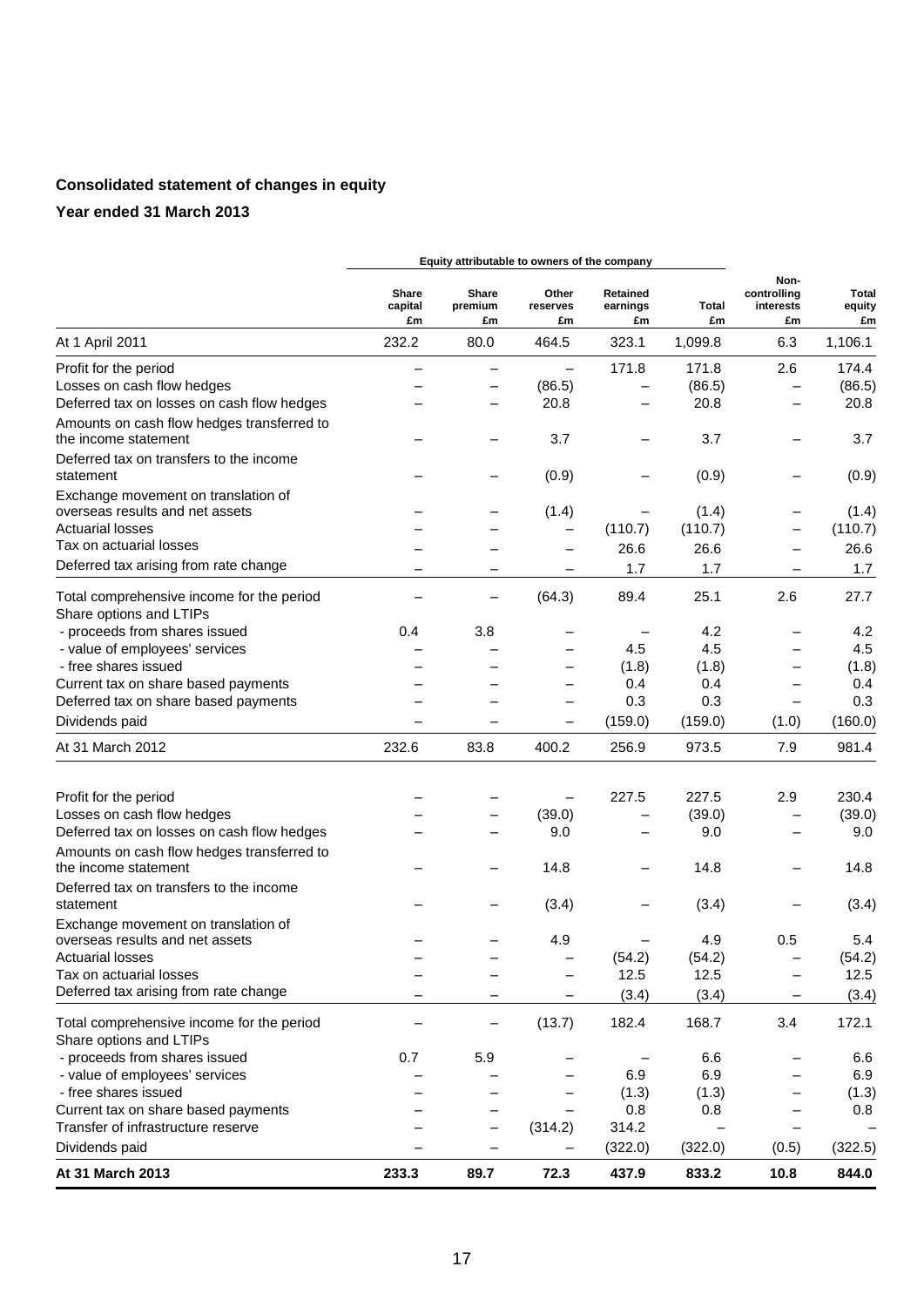### **Consolidated balance sheet**

**At 31 March 2013**

|                                              |              | 2013       | 2012       |
|----------------------------------------------|--------------|------------|------------|
|                                              | <b>Notes</b> | £m         | £m         |
| <b>Non-current assets</b>                    |              |            |            |
| Goodwill                                     |              | 41.7       | 44.9       |
| Other intangible assets                      |              | 99.3       | 116.0      |
| Property, plant and equipment                |              | 6,760.0    | 6,577.8    |
| Interests in joint ventures                  |              | 0.3        | 0.2        |
| Interests in associates                      |              | 4.7        | 4.6        |
| Derivative financial instruments             |              | 130.1      | 132.6      |
| Available for sale financial assets          |              | 0.1        | 0.1        |
|                                              |              | 7,036.2    | 6,876.2    |
| <b>Current assets</b>                        |              |            |            |
| Inventory                                    |              | 32.1       | 34.4       |
| Trade and other receivables                  |              | 506.0      | 479.4      |
| Current tax receivable                       |              | 40.5       |            |
| Derivative financial instruments             |              | 1.0        | 30.0       |
| Cash and cash equivalents                    |              | 403.6      | 295.1      |
|                                              |              | 983.2      | 838.9      |
| <b>Total assets</b>                          |              | 8,019.4    | 7,715.1    |
| <b>Current liabilities</b>                   |              |            |            |
| Borrowings                                   |              | (170.3)    | (89.3)     |
| Derivative financial instruments             |              | (0.6)      | (0.5)      |
| Trade and other payables                     |              | (399.0)    | (397.6)    |
| Current income tax liabilities               |              |            | (46.5)     |
| Provisions for liabilities and charges       |              | (11.1)     | (17.0)     |
|                                              |              | (581.0)    | (550.9)    |
| <b>Non-current liabilities</b>               |              |            |            |
| Borrowings                                   |              | (4,631.3)  | (4,309.5)  |
| Derivative financial instruments             |              | (309.6)    | (288.0)    |
| Trade and other payables                     |              | (453.4)    | (411.0)    |
| Deferred tax                                 |              | (785.8)    | (801.5)    |
| Retirement benefit obligations               | 9            | (383.7)    | (345.8)    |
| Provisions for liabilities and charges       |              | (30.6)     | (27.0)     |
|                                              |              | (6, 594.4) | (6, 182.8) |
| <b>Total liabilities</b>                     |              | (7, 175.4) | (6,733.7)  |
| <b>Net assets</b>                            |              | 844.0      | 981.4      |
| Equity                                       |              |            |            |
| Called up share capital                      |              | 233.3      | 232.6      |
| Share premium account                        |              | 89.7       | 83.8       |
| Other reserves                               |              | 72.3       | 400.2      |
| Retained earnings                            |              | 437.9      | 256.9      |
| Equity attributable to owners of the company |              | 833.2      | 973.5      |
| Non-controlling interests                    |              | 10.8       | 7.9        |
| <b>Total equity</b>                          |              | 844.0      | 981.4      |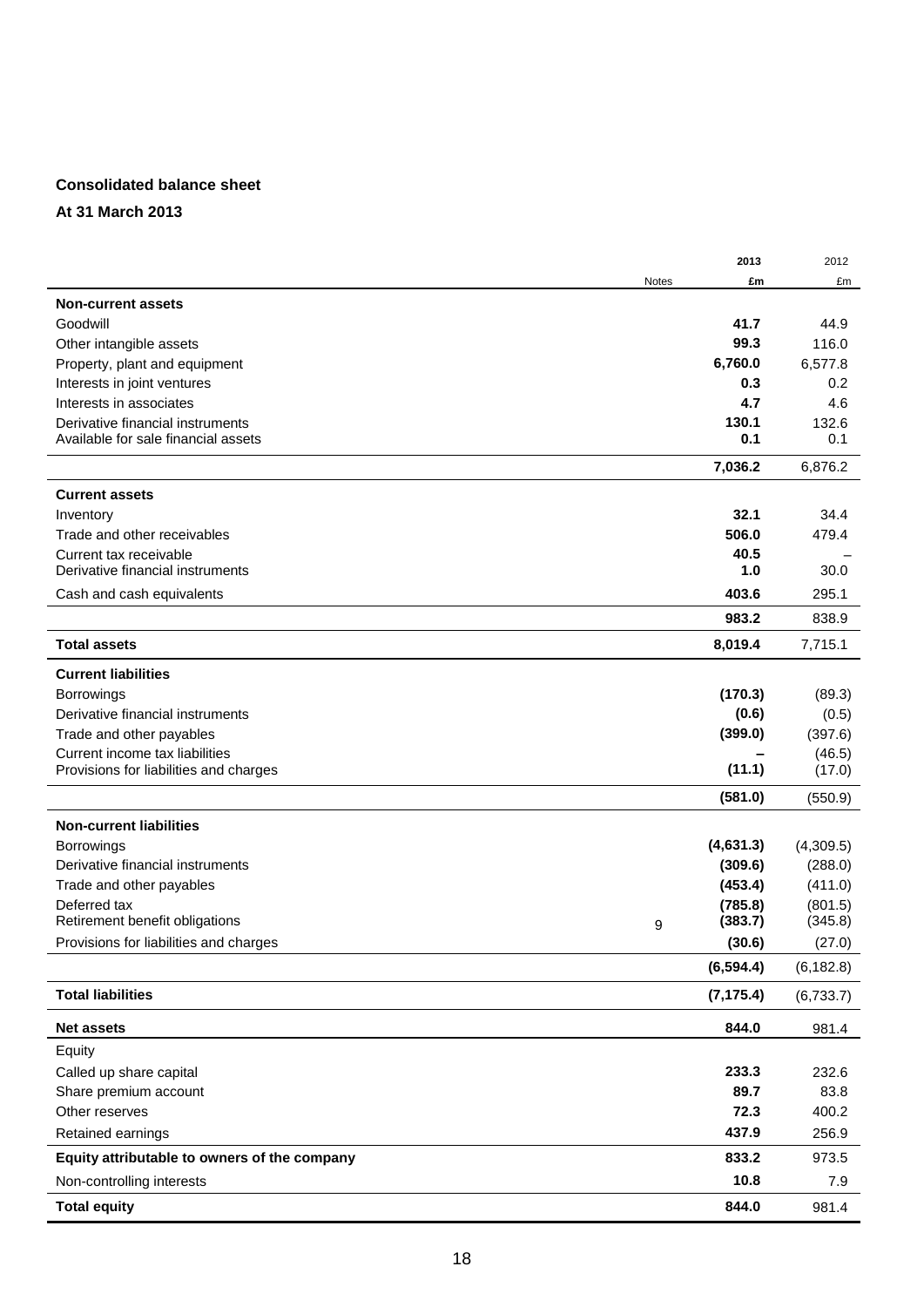# **Consolidated cash flow statement**

|                                                                             | Note | 2013<br>£m      | 2012<br>£m      |
|-----------------------------------------------------------------------------|------|-----------------|-----------------|
| Cash generated from operations<br>Tax paid                                  | 10   | 731.2<br>(72.5) | 725.9<br>(72.0) |
| Net cash generated from operating activities                                |      | 658.7           | 653.9           |
| <b>Investing activities</b>                                                 |      |                 |                 |
| Interest received                                                           |      | 3.7             | 6.7             |
| Net cash inflow from sale of businesses                                     |      | 12.4            |                 |
| Acquisition of subsidiaries                                                 |      | (1.3)           |                 |
| Proceeds on disposal of property, plant and equipment and intangible assets |      | 16.1            | 9.1             |
| Purchases of intangible assets                                              |      | (16.0)          | (12.0)          |
| Purchases of property, plant and equipment                                  |      | (429.2)         | (371.1)         |
| Contributions and grants received                                           |      | 27.3            | 22.8            |
| Net cash used in investing activities                                       |      | (387.0)         | (344.5)         |
| <b>Financing activities</b>                                                 |      |                 |                 |
| Interest paid                                                               |      | (186.8)         | (203.5)         |
| Closed out swaps                                                            |      | (44.3)          |                 |
| Interest element of finance lease payments                                  |      | (6.0)           | (13.6)          |
| Dividends paid to shareholders of the parent                                |      | (322.0)         | (159.0)         |
| Dividends paid to non-controlling interests                                 |      | (0.5)           | (1.0)           |
| Repayments of borrowings                                                    |      | (259.9)         | (157.4)         |
| Repayments of obligations under finance leases                              |      | (17.4)          | (47.6)          |
| New loans raised                                                            |      | 668.3           | 250.0           |
| <b>Issues of shares</b>                                                     |      | 6.6             | 4.2             |
| Purchase of own shares                                                      |      | (1.3)           | (1.8)           |
| Net cash used in financing activities                                       |      | (163.3)         | (329.7)         |
| Increase/(decrease) in cash and cash equivalents                            |      | 108.4           | (20.3)          |
| Net cash and cash equivalents at beginning of period                        |      | 294.7           | 315.2           |
| Effect of foreign exchange rates                                            |      | 0.1             | (0.2)           |
| Net cash and cash equivalents at end of period                              |      | 403.2           | 294.7           |
| Net cash and cash equivalents comprise:                                     |      |                 |                 |
| Total cash and cash equivalents                                             |      | 403.6           | 295.1           |
| <b>Bank overdrafts</b>                                                      |      | (0.4)           | (0.4)           |
| Net cash and cash equivalents at end of period                              |      | 403.2           | 294.7           |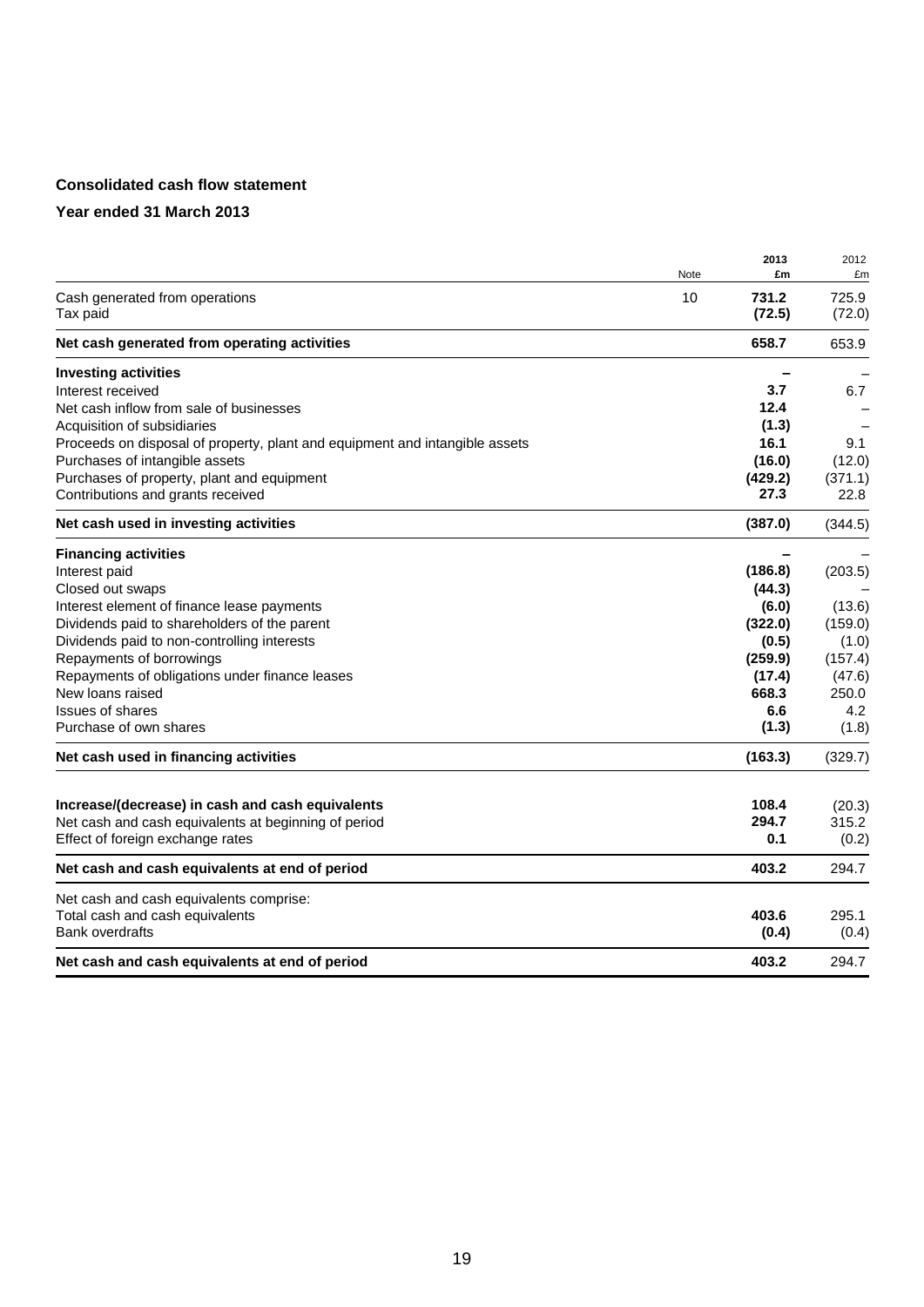#### **Notes**

#### **1 Basis of preparation**

#### **a) Basis of preparation**

The financial statements have been prepared in accordance with International Financial Reporting Standards (IFRS), International Accounting Standards (IAS) and IFRIC interpretations issued and effective and ratified by the European Union as at 31 March 2013 and those parts of the Companies Act 2006 applicable to companies reporting under IFRS as adopted by the European Union.

The financial statements have been prepared on the going concern basis under the historical cost convention as modified by the revaluation of certain financial assets and liabilities (including derivative instruments) at fair value.

The preparation of financial statements in conformity with IFRS requires the use of estimates and assumptions that affect the reported amounts of assets and liabilities at the date of the financial statements and the reported amount of revenues and expenses for the reporting period. Although these estimates are based on management's best knowledge of the amount, event or actions, actual results may ultimately differ from those estimates.

The financial information set out above does not constitute the company's statutory accounts, within the meaning of section 430 of then Companies Act 2006, for the years ended 31 March 2013 or 2012, but is derived from those accounts. Statutory accounts for 2012 have been delivered to the Registrar of Companies and those for 2013 will be delivered following the company's annual general meeting. The auditors have reported on those accounts; their reports were unqualified and did not contain statements under section 498(2) or (3) of the Companies Act 2006.

The auditors have consented to the publication of the Preliminary Announcement as required by Listing Rule 9.7a having completed their procedures under APB bulletin 2008/2.

#### **2 Segmental analysis**

The group is organised into two main segments:

#### **Severn Trent Water**

Provides water and sewerage services to domestic and commercial customers in England and Wales.

#### **Severn Trent Services**

Provides services and products associated with water, waste water and contaminated land principally in the US, UK and Europe.

| 2013                                                                                                                                                                                                  | <b>Severn Trent</b><br>Water<br>£m | <b>Severn Trent</b><br><b>Services</b><br>£m |
|-------------------------------------------------------------------------------------------------------------------------------------------------------------------------------------------------------|------------------------------------|----------------------------------------------|
| External sales<br>Inter-segment sales                                                                                                                                                                 | 1.509.3<br>1.7                     | 320.6<br>7.9                                 |
| Total sales                                                                                                                                                                                           | 1,511.0                            | 328.5                                        |
| Profit before interest, tax and exceptional items<br><b>Exceptional items</b>                                                                                                                         | 500.9<br>13.3                      | 12.7<br>(16.1)                               |
| Profit/(loss) before interest and tax                                                                                                                                                                 | 514.2                              | (3.4)                                        |
| Profit before interest, tax and exceptional items is stated after:<br>Amortisation of intangible assets<br>Depreciation of property, plant and equipment<br>Loss/(profit) on disposal of fixed assets | 28.9<br>261.4<br>1.5               | 1.5<br>5.3<br>(1.4)                          |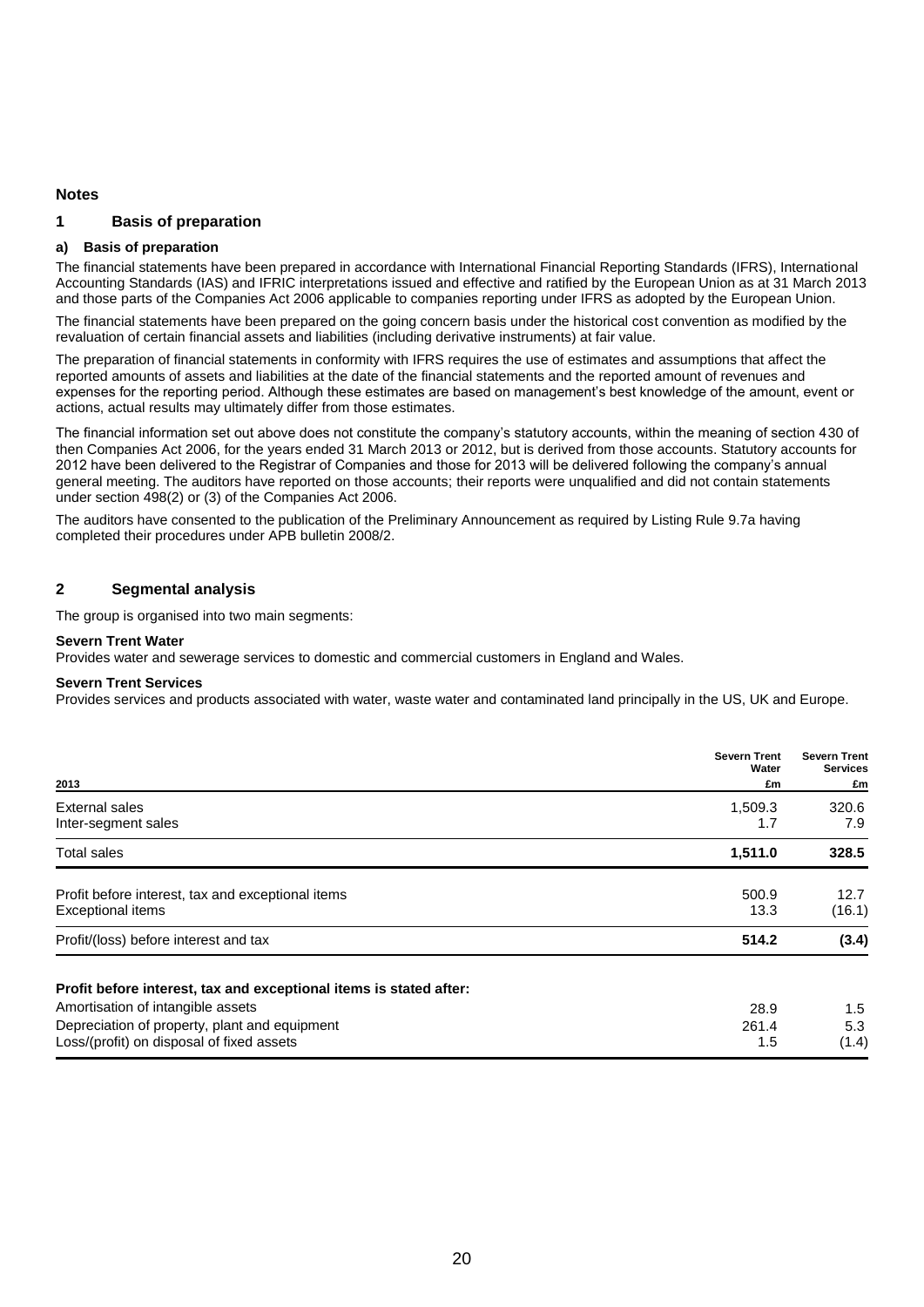|                                                                    | Severn Trent<br>Water | Severn Trent<br>Services |
|--------------------------------------------------------------------|-----------------------|--------------------------|
| 2012                                                               | £m                    | £m                       |
| External sales                                                     | 1,456.1               | 313.3                    |
| Inter-segment sales                                                | 1.4                   | 19.0                     |
| <b>Total sales</b>                                                 | 1,457.5               | 332.3                    |
| Profit before interest, tax and exceptional items                  | 500.0                 | 18.0                     |
| <b>Exceptional items</b>                                           | 10.3                  | (44.7)                   |
| Profit/(loss) before interest and tax                              | 510.3                 | (26.7)                   |
| Profit before interest, tax and exceptional items is stated after: |                       |                          |
| Amortisation of intangible assets                                  | 28.7                  | 1.9                      |
| Depreciation of property, plant and equipment                      | 252.1                 | 5.9                      |
| Profit on disposal of fixed assets                                 | (4.2)                 | (0.2)                    |

The segmental profit before interest tax and exceptional items is reconciled to the consolidated income statement below:

|                                                   | 2013             | 2012    |
|---------------------------------------------------|------------------|---------|
|                                                   | £m               | £m      |
| <b>Underlying PBIT</b>                            |                  |         |
| - Severn Trent Water                              | 500.9            | 500.0   |
| - Severn Trent Services                           | 12.7             | 18.0    |
| - Corporate and other costs                       | (16.8)           | (15.3)  |
| Consolidation adjustments                         | 1.2 <sub>2</sub> | 1.5     |
| <b>Group underlying PBIT</b>                      | 498.0            | 504.2   |
| Exceptional items allocated to segments           |                  |         |
| - Severn Trent Water                              | 13.3             | 10.3    |
| - Severn Trent Services                           | (16.1)           | (44.7)  |
| - Corporate and other                             | (3.0)            |         |
| Share of results of associates and joint ventures | 0.2              | 0.1     |
| Net finance costs                                 | (231.9)          | (245.5) |
| Losses on financial instruments                   | (45.3)           | (67.7)  |
| <b>Profit before tax</b>                          | 215.2            | 156.7   |

The segmental analysis of capital employed was as follows:

| 2013                                            | <b>Severn Trent</b><br>Water<br>£m | <b>Severn Trent</b><br><b>Services</b><br>£m |
|-------------------------------------------------|------------------------------------|----------------------------------------------|
| Operating assets                                | 7,218.7                            | 173.1                                        |
| Goodwill                                        | 1.3                                | 41.7                                         |
| Interests in joint ventures and associates      | 0.1                                | 4.9                                          |
| Segment assets<br>Segment operating liabilities | 7.220.1<br>(1, 137.4)              | 219.7<br>(94.0)                              |
| <b>Capital employed</b>                         | 6,082.7                            | 125.7                                        |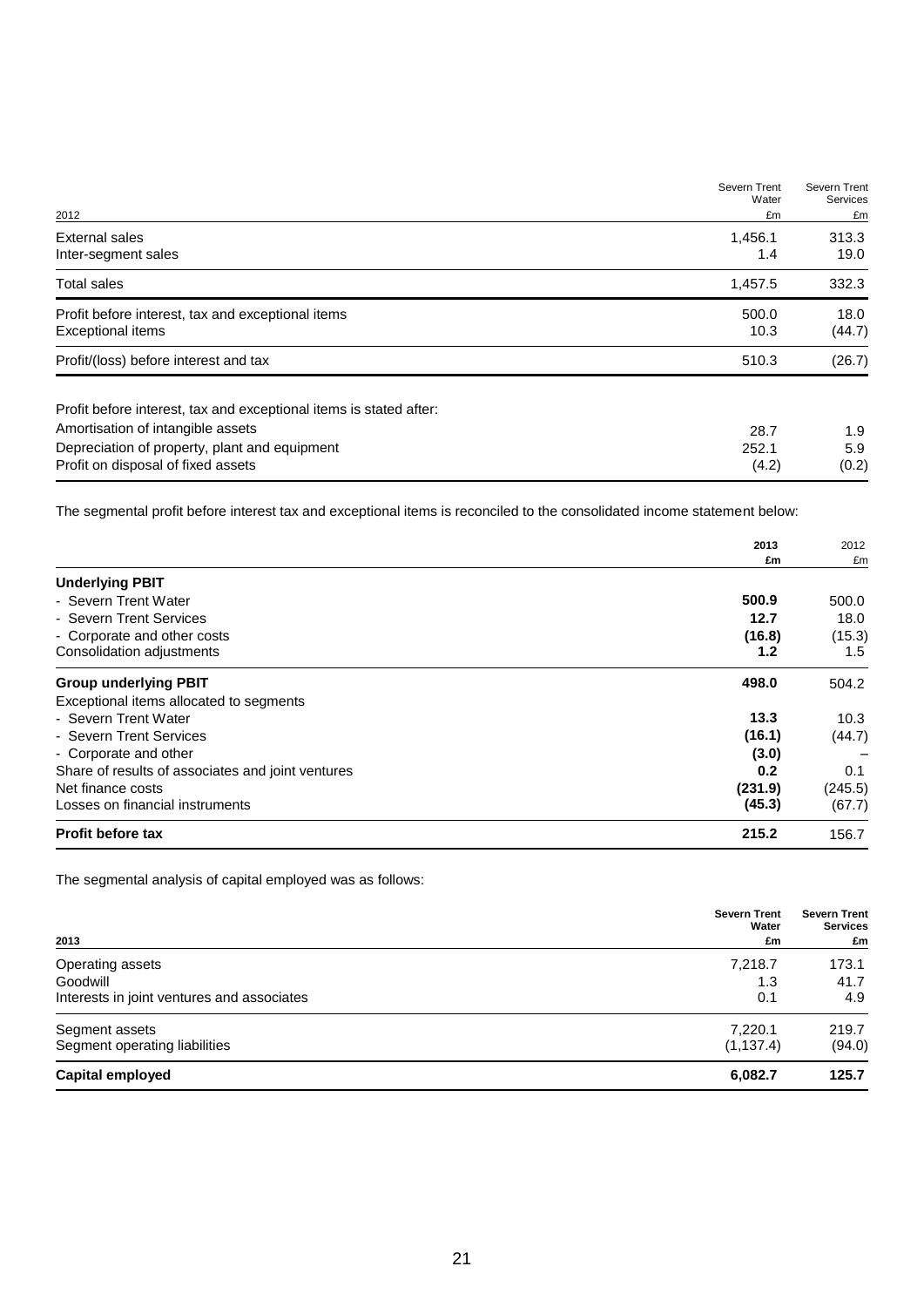|                                            | Severn Trent<br>Water | Severn Trent<br><b>Services</b> |
|--------------------------------------------|-----------------------|---------------------------------|
| 2012                                       | £m                    | £m                              |
| Operating assets                           | 7,022.9               | 185.5                           |
| Goodwill                                   |                       | 44.8                            |
| Interests in joint ventures and associates | 0.1                   | 4.6                             |
| Segment assets                             | 7,023.0               | 234.9                           |
| Segment operating liabilities              | (1,064.3)             | (95.3)                          |
| Capital employed                           | 5,958.7               | 139.6                           |

Operating assets comprise other intangible assets, property plant and equipment, inventory and trade and other receivables.

Operating liabilities comprise trade and other payables, retirement benefit obligations and provisions.

Additions to other intangible assets and property plant and equipment were as follows:

| 2013                                                     | <b>Severn Trent</b><br>Water<br>£m | <b>Severn Trent</b><br><b>Services</b><br>£m |
|----------------------------------------------------------|------------------------------------|----------------------------------------------|
| Other intangible assets<br>Property, plant and equipment | 13.6<br>451.6                      | 2.2<br>8.6                                   |
|                                                          | Severn Trent<br>Water              | Severn Trent<br>Services                     |
| 2012                                                     | £m                                 | £m                                           |

| 2012                          | £m    | £m  |
|-------------------------------|-------|-----|
| Other intangible assets       |       |     |
| Property, plant and equipment | 405.3 | 5.5 |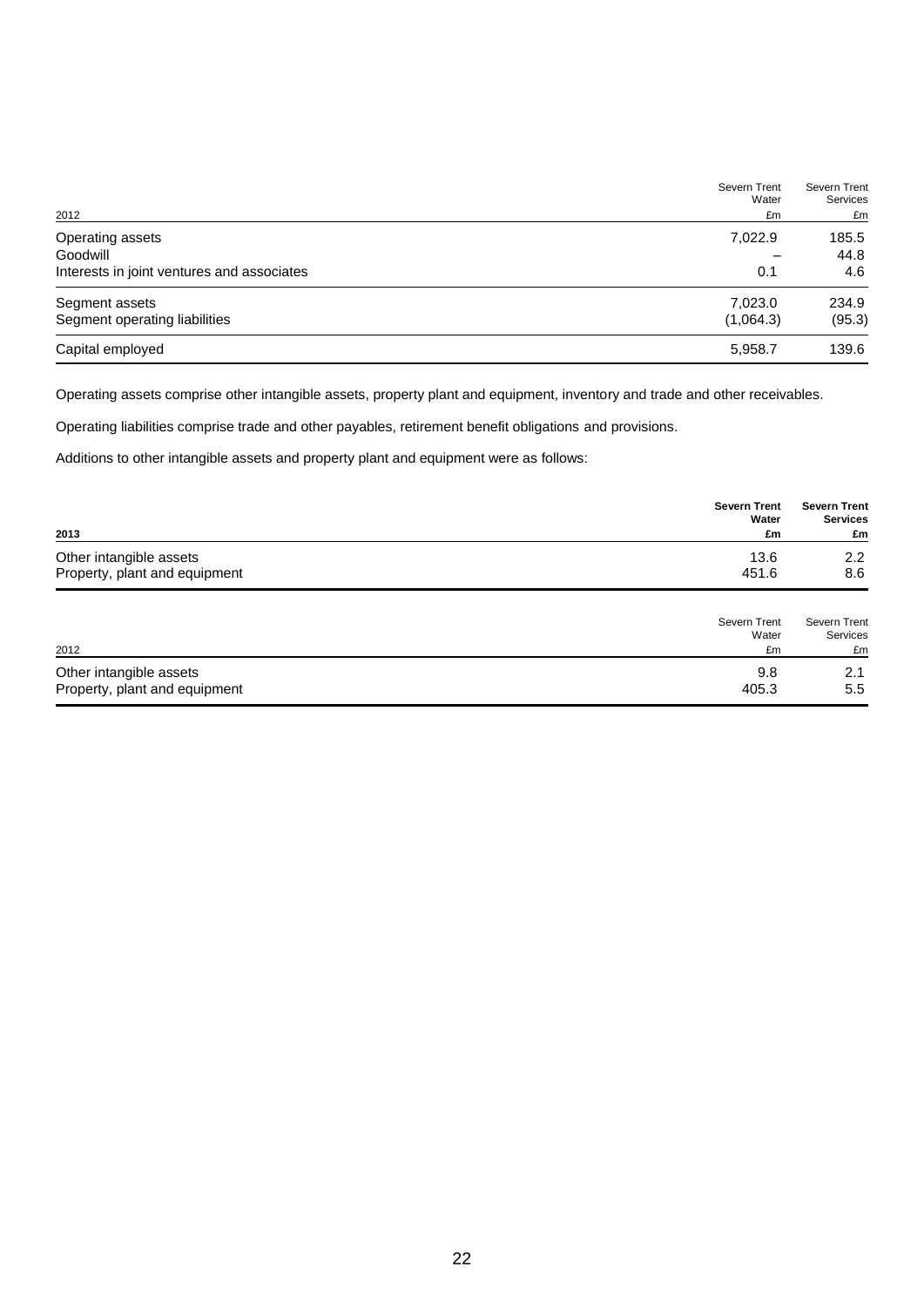# **3 Exceptional items before tax**

|                                                                | 2013   | 2012   |
|----------------------------------------------------------------|--------|--------|
|                                                                | £m     | £m     |
| <b>Exceptional operating costs</b>                             |        |        |
| <b>Severn Trent Water</b>                                      |        |        |
| Profit on disposal of fixed assets                             | (13.3) |        |
| Restructuring costs                                            |        | 11.5   |
| Curtailment gains on defined benefit pension schemes           |        | (21.8) |
|                                                                | (13.3) | (10.3) |
| <b>Severn Trent Services</b>                                   |        |        |
| Impairment of development costs and related assets             | 4.5    |        |
| Impairment of goodwill                                         | 4.6    | 22.9   |
| Provisions for commercial dispute and restructuring            | 5.5    |        |
| Provisions for commercial disputes and bad debts               |        | 23.1   |
| Curtailment gains on defined benefit pension schemes           |        | (1.3)  |
|                                                                | 14.6   | 44.7   |
| <b>Corporate and Other</b>                                     |        |        |
| Professional fees on proposed transaction that did not proceed | 3.0    |        |
|                                                                | 3.0    |        |
| <b>Total exceptional operating costs</b>                       | 4.3    | 34.4   |
| <b>Exceptional loss on disposal of businesses</b>              | 1.5    |        |
| <b>Exceptional finance costs</b>                               |        |        |
| Costs incurred on early redemption of debt                     |        | 16.5   |
| <b>Exceptional items before tax</b>                            | 5.8    | 50.9   |

Exceptional tax is disclosed in note 6.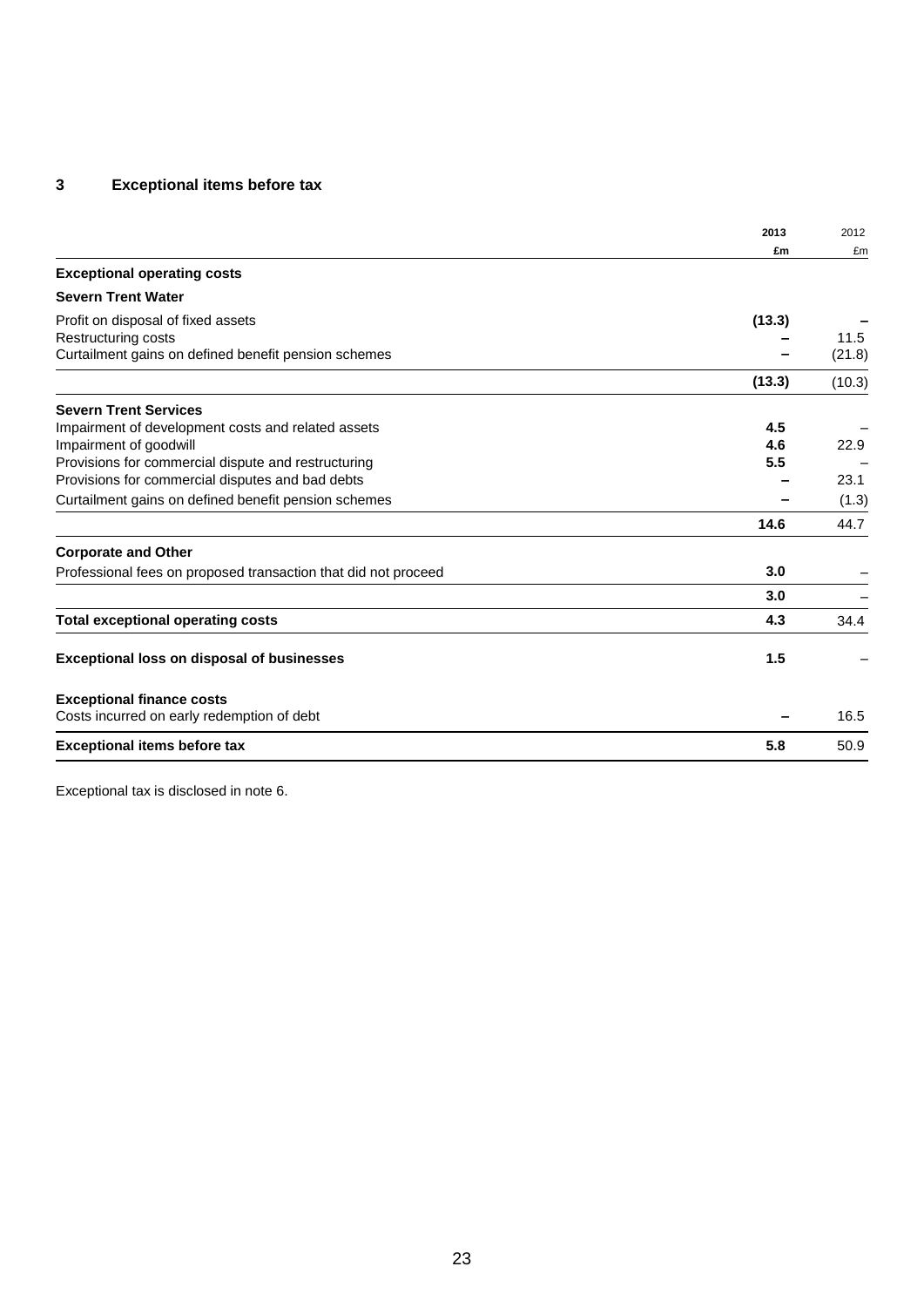#### **4 Net finance costs**

|                                                     | 2013               |                                             |                            | 2012        |
|-----------------------------------------------------|--------------------|---------------------------------------------|----------------------------|-------------|
|                                                     | <b>Total</b><br>£m | <b>Before</b><br>exceptional<br>costs<br>£m | Exceptional<br>costs<br>£m | Total<br>£m |
| <b>Investment income</b>                            |                    |                                             |                            |             |
| Bank deposits                                       | 2.6                | 4.1                                         |                            | 4.1         |
| Other financial income                              |                    | 2.9                                         |                            | 2.9         |
| Total interest revenue                              | 2.6                | 7.0                                         |                            | 7.0         |
| Expected return on defined benefit scheme assets    | 88.2               | 100.7                                       |                            | 100.7       |
|                                                     | 90.8               | 107.7                                       |                            | 107.7       |
| <b>Finance costs</b>                                |                    |                                             |                            |             |
| Interest on bank loans and overdrafts               | (27.7)             | (28.9)                                      |                            | (28.9)      |
| Interest on other loans                             | (191.6)            | (198.9)                                     |                            | (198.9)     |
| Interest on finance leases                          | (8.5)              | (9.7)                                       |                            | (9.7)       |
| Total borrowing costs                               | (227.8)            | (237.5)                                     |                            | (237.5)     |
| Other financial expenses                            | (2.7)              | (1.5)                                       | (16.5)                     | (18.0)      |
| Interest cost on defined benefit scheme obligations | (92.2)             | (97.7)                                      |                            | (97.7)      |
| Total finance costs                                 | (322.7)            | (336.7)                                     | (16.5)                     | (353.2)     |
| Net finance costs                                   | (231.9)            | (229.0)                                     | (16.5)                     | (245.5)     |

Exceptional finance costs in 2012 amounting to £16.5 million were incurred on the early redemption of £150.6 million bonds that were due for repayment in 2014.

In accordance with IAS 23 borrowing costs of £10.4 million (2012: £10.5 million) incurred funding eligible capital projects have been capitalised at an interest rate of 5.12% (2012: 5.93%).

### **5 Losses on financial instruments**

|                                                                               | 2013<br>£m | 2012<br>£m |
|-------------------------------------------------------------------------------|------------|------------|
| Loss on cross currency swaps used as hedging instruments in fair value hedges | (7.3)      | (5.1)      |
| Gain arising on adjustment for foreign currency debt in fair value hedges     | 3.4        | 1.9        |
| Exchange (loss)/gain on other loans                                           | (1.1)      | 41.5       |
| Loss on cash flow hedges transferred from equity                              | (14.8)     | (3.7)      |
| Loss arising on swaps where hedge accounting is not applied                   | (25.5)     | (102.3)    |
|                                                                               | (45.3)     | (67.7)     |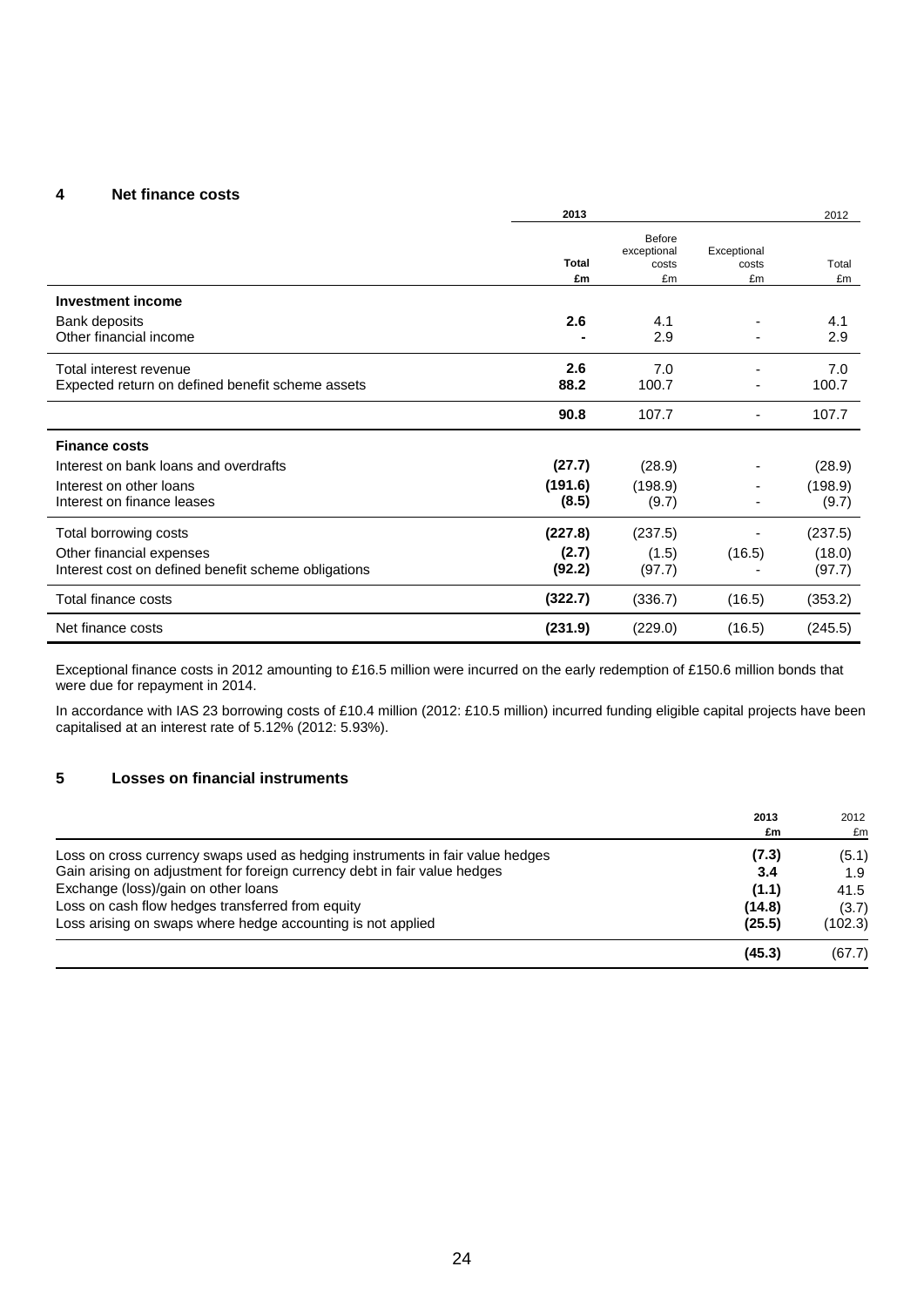#### **6 Taxation**

|                                                                                         |                |                                 | 2013           | 2012          |
|-----------------------------------------------------------------------------------------|----------------|---------------------------------|----------------|---------------|
|                                                                                         | <b>Before</b>  | exceptional tax Exceptional tax | <b>Total</b>   | Total         |
|                                                                                         | £m             | £m                              | £m             | £m            |
| <b>Current tax</b><br>Current year at 24% (2012: 26%)<br>Prior years at 28% (2012: 28%) | 57.1<br>(29.2) | (40.5)                          | 16.6<br>(29.2) | 69.2<br>(8.7) |
| <b>Total current tax</b>                                                                | 27.9           | (40.5)                          | (12.6)         | 60.5          |
| Deferred tax                                                                            |                |                                 |                |               |
| Origination and reversal of temporary differences - current year                        | (0.3)          | 38.8                            | 38.5           | (14.0)        |
| Origination and reversal of temporary differences - prior year                          | (4.4)          |                                 | (4.4)          | 4.9           |
| Exceptional credit arising from rate change                                             |                | (36.7)                          | (36.7)         | (69.1)        |
| <b>Total deferred tax</b>                                                               | (4.7)          | 2.1                             | (2.6)          | (78.2)        |
|                                                                                         | 23.2           | (38.4)                          | (15.2)         | (17.7)        |

The group's UK subsidiary companies have adopted the new accounting standard FRS 101 in the current year. This has changed the statutory accounts that form the basis for those companies' corporation tax computations. The most significant impact of this change is that certain amounts that had been taxed in previous years will now be recognised as profits and taxed in future periods. Therefore, to prevent such items being taxed twice, the tax already paid on such items is repayable. The impact of this change was an exceptional credit of £40.5 million to current tax and an exceptional charge of £38.8 million to deferred tax.

The prior year current tax credit has arisen due to adjustments to prior year tax computations. These primarily related to an industry agreement over the treatment of infrastructure income.

The exceptional deferred tax credit arises from the reduction in the rate at which the temporary differences are expected to reverse from 24% to 23%. On 20 March 2013 the Government announced that the main rate of corporation tax in the UK would reduce to 23% with effect from 1 April 2013 with subsequent reductions per annum to reach 20% by 1 April 2015.

#### **7 Dividends**

Amounts recognised as distributions to equity holders in the period:

|                                                                                                                    | 2013            |              | 2012                      |              |
|--------------------------------------------------------------------------------------------------------------------|-----------------|--------------|---------------------------|--------------|
|                                                                                                                    | Pence per share |              | <b>£m</b> Pence per share | £m           |
| Final dividend for the year ended 31 March 2012 (2011)<br>Interim dividend for the year ended 31 March 2013 (2012) | 42.06<br>30.34  | 99.9<br>72.2 | 39.05<br>28.04            | 92.5<br>66.5 |
| Total ordinary dividends                                                                                           | 72.40           | 172.1        | 67.09                     | 159.0        |
| Special dividend                                                                                                   | 63.00           | 149.9        |                           |              |
| Total dividends                                                                                                    | 135.40          | 322.0        | 67.09                     | 159.0        |
| Proposed final dividend for the year ended 31 March 2013                                                           | 45.51           |              |                           |              |

The proposed final dividend is subject to approval by shareholders at the Annual General Meeting and has not been included as a liability in these financial statements.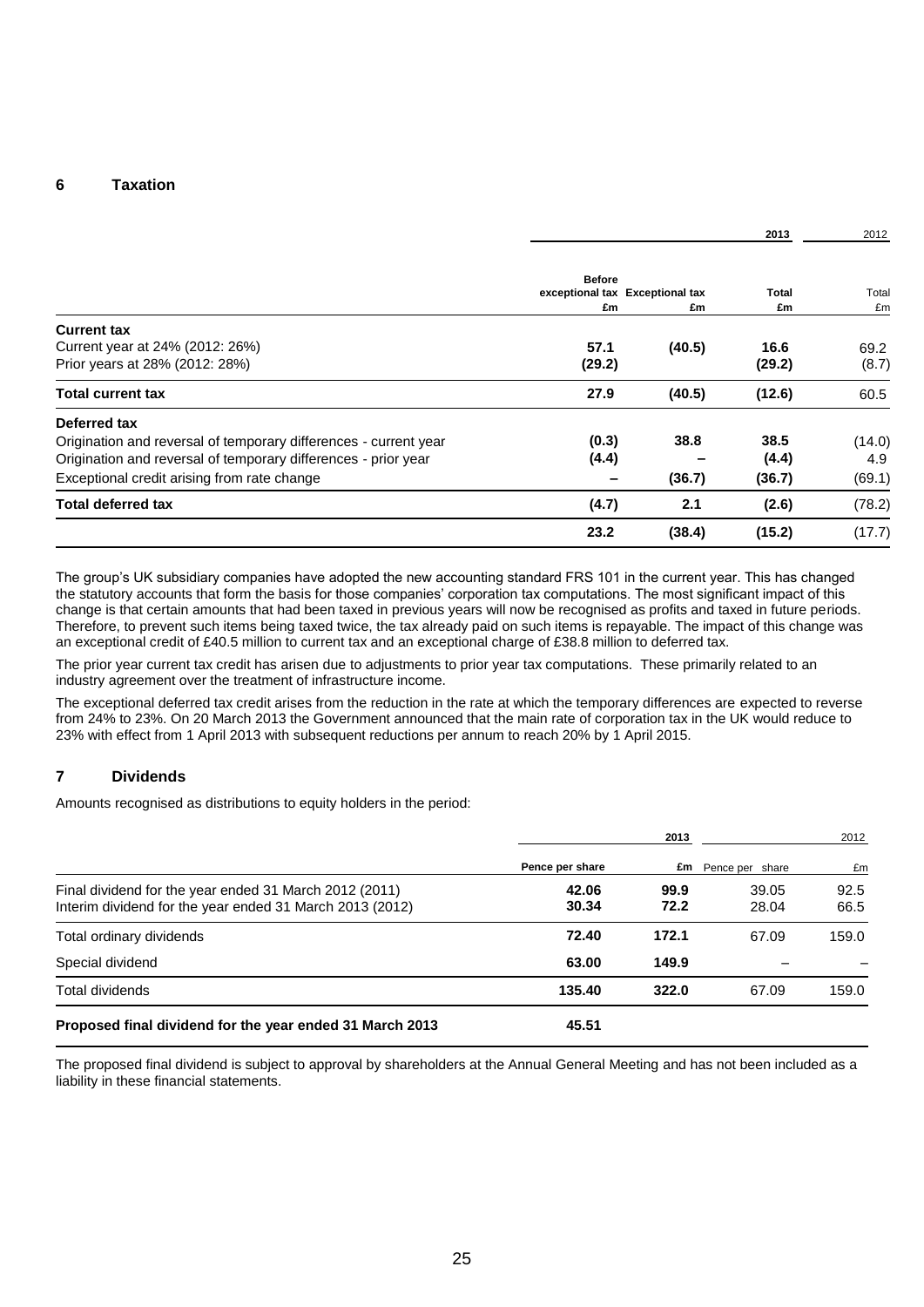#### **8 Earnings per share**

Basic earnings per share are calculated by dividing the earnings attributable to ordinary shareholders by the weighted average number of ordinary shares in issue during the year, excluding those held in the Severn Trent Employee Share Ownership Trust, which are treated as cancelled.

For diluted earnings per share, the weighted average number of ordinary shares in issue is adjusted to assume conversion of all potentially dilutive ordinary shares. These represent share options granted to employees where the exercise price is less than the average market price of the company's shares during the year.

Basic and diluted earnings per share from continuing operations are calculated on the basis of profit from continuing operations attributable to the equity holders of the company.

The calculation of basic and diluted earnings per share is based on the following data:

#### **Earnings**

|                                                                         | 2013<br>£m | 2012<br>£m |
|-------------------------------------------------------------------------|------------|------------|
| Profit for the period attributable to the equity holders of the company | 227.5      | 171.8      |

#### **Number of shares**

|                                                                                                                                        | 2013<br>m | 2012<br>m        |
|----------------------------------------------------------------------------------------------------------------------------------------|-----------|------------------|
| Weighted average number of ordinary shares for the purpose of basic earnings per share<br>Effect of dilutive potential ordinary shares | 237.7     | 237.0            |
| - share options and LTIPs                                                                                                              | 1.1       | 1.2 <sub>1</sub> |
| Weighted average number of ordinary shares for the purpose of diluted earnings per share                                               | 238.8     | 238.2            |

#### **Adjusted earnings per share**

|                                     | 2013  | 2012  |
|-------------------------------------|-------|-------|
|                                     | pence | pence |
| Adjusted basic earnings per share   | 98.9  | 88.9  |
| Adjusted diluted earnings per share | 98.4  | 88.5  |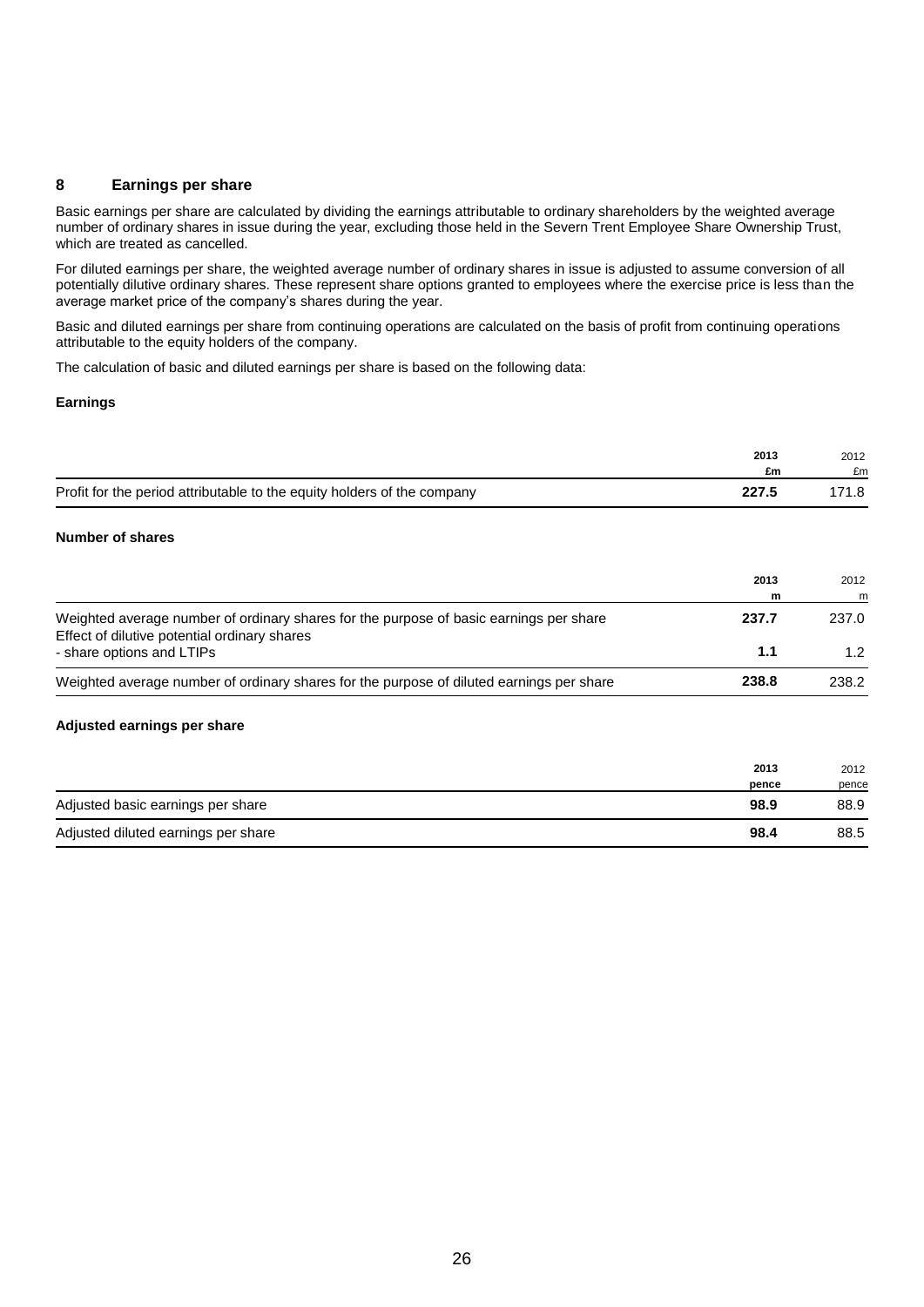Adjusted earnings per share figures are presented for continuing operations. These exclude the effects of deferred tax, losses on financial instruments and exceptional items in both 2013 and 2012. The directors consider that the adjusted figures provide a useful additional indicator of performance. The denominators used in the calculations of adjusted basic and diluted earnings per share are the same as those used in the unadjusted figures set out above.

The adjustments to earnings are as follows:

#### **Adjustments to earnings**

|                                                                                                                | 2013<br>£m              | 2012<br>£m              |
|----------------------------------------------------------------------------------------------------------------|-------------------------|-------------------------|
| Earnings for the purpose of basic and diluted earnings per share from continuing operations<br>Adjustments for | 227.5                   | 171.8                   |
| - exceptional items before tax<br>- current tax related to exceptional items at 24% (2012: 26%)                | 5.8<br>(0.5)            | 50.9<br>(1.5)           |
| - losses on financial instruments<br>- deferred tax excluding exceptional charge<br>- exceptional tax          | 45.3<br>(4.7)<br>(38.4) | 67.7<br>(9.1)<br>(69.1) |
| Earnings for the purpose of adjusted basic and diluted earnings per share                                      | 235.0                   | 210.7                   |

### **9 Retirement benefit obligations**

l,

Movements in the present value of the defined benefit obligation were as follows:

|                                                                      | 2013    | 2012    |
|----------------------------------------------------------------------|---------|---------|
|                                                                      | £m      | £m      |
| Present value at 1 April                                             | (345.8) | (292.1) |
| Service cost                                                         | (23.2)  | (22.6)  |
| Net curtailment gain                                                 |         | 23.1    |
| Net interest cost                                                    | (4.0)   | 3.0     |
| Contributions from the sponsoring companies                          | 43.5    | 53.5    |
| Actuarial losses recognised in the statement of comprehensive income | (54.2)  | (110.7) |
| Present value at 31 March                                            | (383.7) | (345.8) |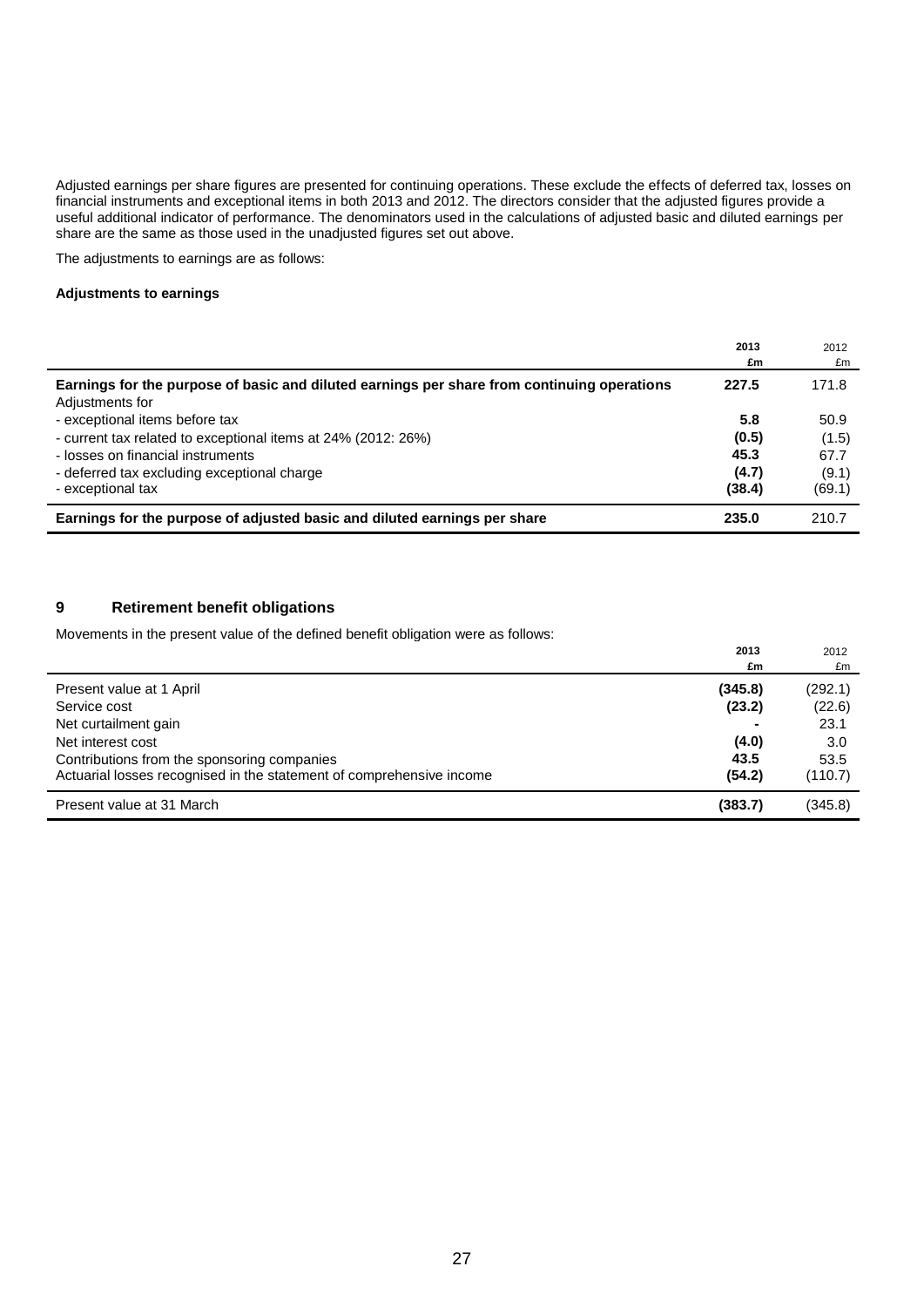### **10 Cash flow statement**

# **a) Reconciliation of operating profit to operating cash flows**

|                                                                       | 2013   | 2012   |
|-----------------------------------------------------------------------|--------|--------|
|                                                                       | £m     | £m     |
| Profit before interest and tax                                        | 492.2  | 469.8  |
| Depreciation of property, plant and equipment                         | 264.6  | 256.0  |
| Amortisation of intangible assets                                     | 30.5   | 30.8   |
| Exceptional impairment                                                | 8.2    | 22.9   |
| Pension service cost                                                  | 23.2   | 22.6   |
| Curtailment gain                                                      |        | (23.1) |
| Pension contributions                                                 | (43.5) | (53.5) |
| Share based payments charge                                           | 6.8    | 4.1    |
| Profit on sale of property, plant and equipment and intangible assets | (10.4) | (4.4)  |
| Loss on disposal of businesses                                        | 1.5    |        |
| Deferred income movement                                              | (9.3)  | (8.7)  |
| Provisions charged to the income statement                            | 11.6   | 16.8   |
| Utilisation of provisions for liabilities and charges                 | (14.3) | (11.1) |
| Decrease/(increase) in inventory                                      | 1.9    | (7.4)  |
| (Increase)/decrease in amounts receivable                             | (29.4) | 6.1    |
| (Decrease)/increase in amounts payable                                | (2.4)  | 5.0    |
| Cash generated from operations                                        | 731.2  | 725.9  |
| Tax paid                                                              | (72.5) | (72.0) |
| Net cash generated from operating activities                          | 658.7  | 653.9  |

### **b) Exceptional cash flows**

|                               | 2013            | 2012   |
|-------------------------------|-----------------|--------|
|                               | £m              | £m     |
| Restructuring costs           | (4.4)           | (14.4) |
| Disposal of fixed assets      | 15.1            |        |
| Customer contractual disputes | (0.6)           |        |
| Regulatory matters            | $\qquad \qquad$ | (3.9)  |
| Finance costs                 | $\qquad \qquad$ | (16.5) |
|                               | 10.1            | (34.8) |

### **c) Reconciliation of movement in cash and cash equivalents to movement in net debt**

|                                                     | As at<br>1 April<br>2012<br>£m | Cash flow<br>£m | Fair value<br>adjustments<br>£m | RPI uplift on<br>index-linked<br>debt<br>£m | Foreign<br>exchange<br>£m | Other<br>non cash<br>movements<br>£m | As at<br>31 March<br>2013<br>£m |
|-----------------------------------------------------|--------------------------------|-----------------|---------------------------------|---------------------------------------------|---------------------------|--------------------------------------|---------------------------------|
| Cash and cash equivalents<br><b>Bank overdrafts</b> | 295.1<br>(0.4)                 | 108.4           |                                 | $\overline{\phantom{0}}$                    | 0.1                       |                                      | 403.6<br>(0.4)                  |
| Net cash and cash equivalents                       | 294.7                          | 108.4           |                                 |                                             | 0.1                       |                                      | 403.2                           |
| <b>Bank loans</b>                                   | (852.5)                        | 101.3           |                                 | (7.5)                                       |                           |                                      | (758.7)                         |
| Other loans                                         | (3,326.9)                      | (509.8)         | 3.4                             | (32.1)                                      | (1.1)                     | 25.6                                 | (3,840.9)                       |
| Finance leases                                      | (219.0)                        | 17.4            |                                 |                                             |                           |                                      | (201.6)                         |
| Cross currency swaps                                | 135.9                          |                 | (8.0)                           |                                             |                           | (27.2)                               | 100.7                           |
| Net debt                                            | (3,967.8)                      | (282.7)         | (4.6)                           | (39.6)                                      | (1.0)                     | (1.6)                                | (4,297.3)                       |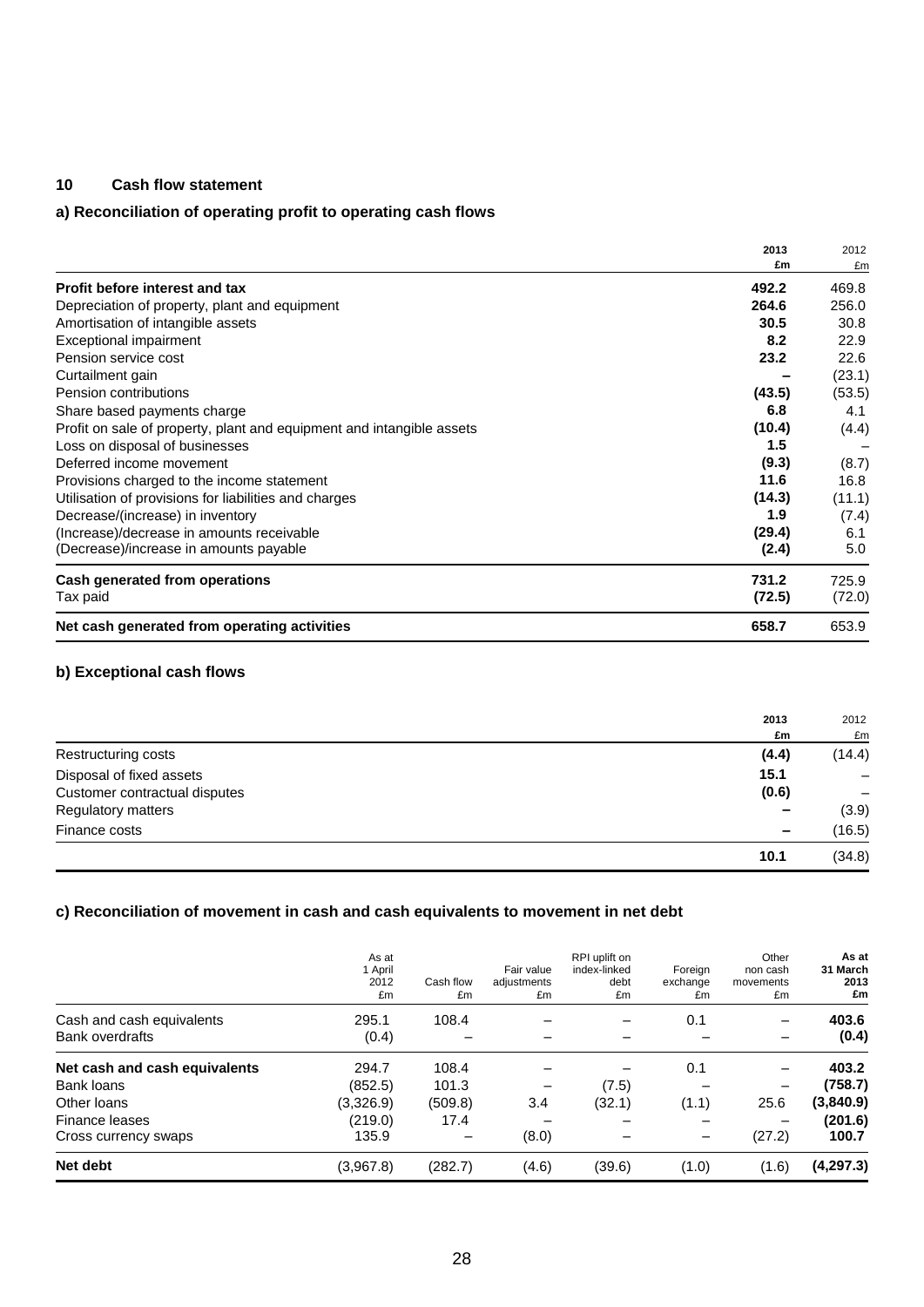#### **11 Contingent liabilities**

#### **a) Bonds and guarantees**

Group undertakings have entered into bonds and guarantees in the normal course of business. No liability is expected to arise in respect of either bonds or guarantees.

The group has given certain guarantees in respect of the borrowings of its associate, Servizio Idrico Integrato S.c.p.a. The guarantees are limited to €11.2 million (2012: €11.2 million). The group does not expect any liabilities that are not provided for in these financial statements to arise from these arrangements.

#### **b) Disposal of subsidiaries**

The group has given certain guarantees and indemnities in relation to disposals of businesses.

Following a hearing in the Commercial Court in Belgium in February 2010 in relation to a claim from Veolia Proprete S.A. ('Veolia') arising from the sale of Biffa Belgium to Veolia in 2006, the Court rendered judgment in favour of the group on 1 April 2010 and declared all of Veolia's claims to be unfounded. Veolia has filed an appeal against this decision, however, the group considers that Veolia's case remains unfounded and no provision has been recorded in respect of this matter.

The group is not aware of any other liability that is likely to result from these guarantees and indemnities that has not been provided for in these financial statements.

#### **12 Related party transactions**

There have been no related party transactions that materially affected the financial position or performance of the group during the period.

#### **13 Post balance sheet events**

Following the year end the board of directors has proposed a final dividend of 45.51 pence per share. Further details of this are shown in note 7.

#### **14 Annual report**

The annual report will be made available to shareholders in June. Copies may be obtained from the Company Secretary, Severn Trent Plc, PO Box 5309, Coventry CV3 9FH.

#### **15 Annual general meeting**

The Annual General Meeting will be held at the International Convention Centre, Broad Street, Birmingham B1 2EA at 11am on Wednesday 17 July 2013.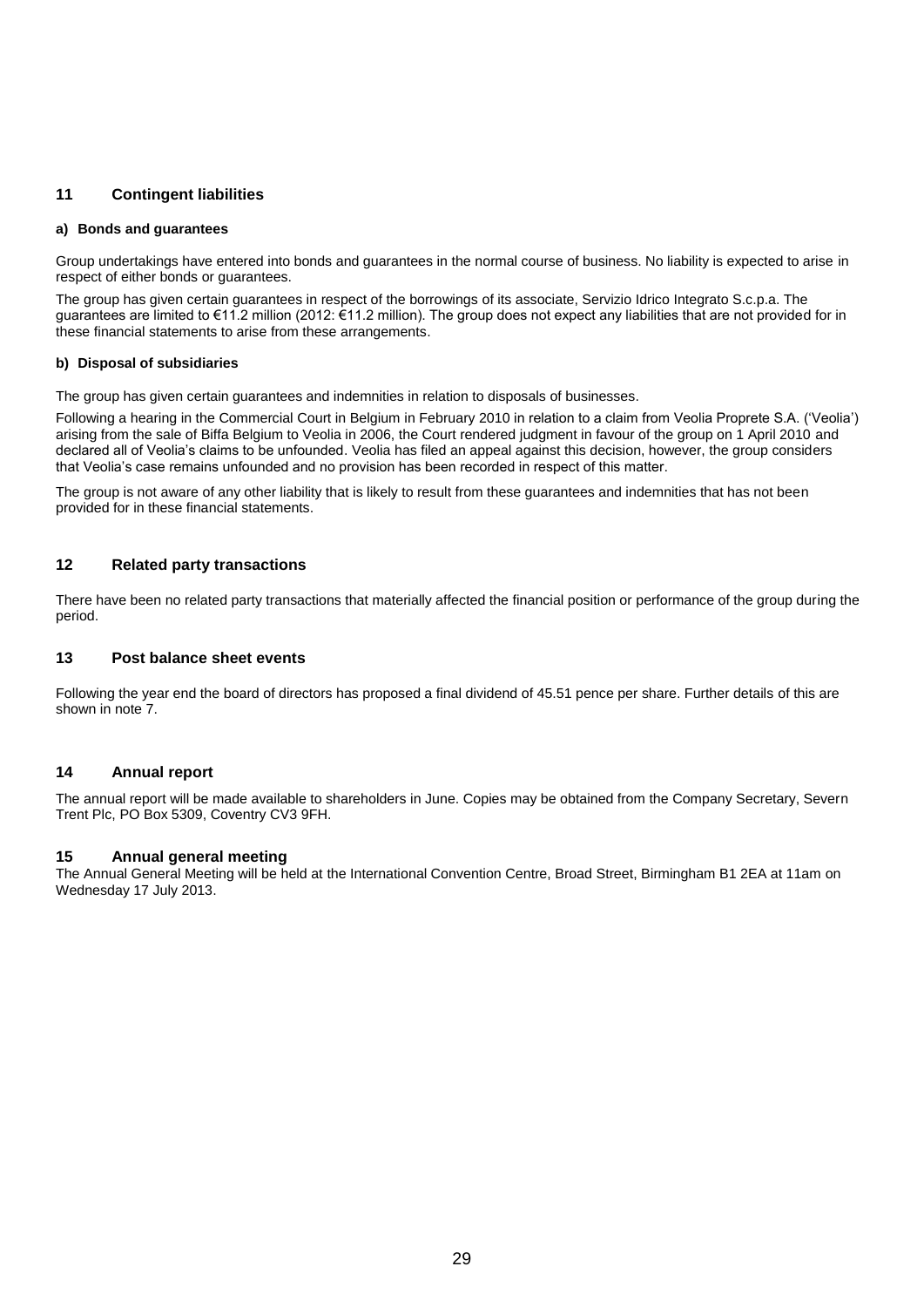### **APPENDIX**

### **KPI performance 2012/13 vs. 2011/12**

| Description                                           | Year | <b>Basis</b> | Note                    | Outturn |
|-------------------------------------------------------|------|--------------|-------------------------|---------|
| 1. Lost time incidents per 100,000 hrs worked         | 2013 | <b>MAT</b>   | 1                       | 0.2     |
|                                                       | 2012 |              |                         | 0.3     |
| 2. Employee motivation %                              | 2013 | QR           | $\overline{\mathbf{c}}$ | 79%     |
|                                                       | 2012 |              |                         | 75%     |
| 3. DWI Reportable events (Category 3,4,5)             | 2013 | <b>MAT</b>   | 6                       | 23      |
|                                                       | 2012 |              |                         | 30      |
| 4. Service Incentive Mechanism - Qualitative          | 2013 | <b>MAT</b>   | 3                       | 4.36    |
|                                                       | 2012 |              |                         | 3.96    |
| 5. Service Incentive Mechanism - Quantitative         | 2013 | <b>MAT</b>   | 3,4                     | 167     |
|                                                       | 2012 |              |                         | 205     |
| 6. Unplanned interruptions (per 1000 properties)      | 2013 | <b>MAT</b>   |                         | 12.48   |
|                                                       | 2012 |              |                         | 11.12   |
| 7. Serviceability Waste                               | 2013 | <b>MAT</b>   |                         | 78      |
|                                                       | 2012 |              |                         | n/a     |
| 8. Serviceability Water                               | 2013 | <b>MAT</b>   |                         | 80      |
|                                                       | 2012 |              |                         | n/a     |
| 9. Capex - £m                                         | 2013 | <b>ACT</b>   |                         | 541.8   |
|                                                       | 2012 |              |                         | n/a     |
| 10. Debtor days                                       | 2013 | <b>ACT</b>   | 5                       | 36.7    |
|                                                       | 2012 |              |                         | 35.8    |
| 11. Opex - £m                                         | 2013 | <b>ACT</b>   |                         | 566.5   |
|                                                       | 2012 |              |                         | 548     |
| 12. Pollution incidents (Category 1,2,3)              | 2013 | <b>MAT</b>   | 3,6                     | 376     |
|                                                       | 2012 |              |                         | 458     |
| 13. Sewage treatment works - failing consent limits % | 2013 | <b>ACT</b>   |                         | 0.85%   |
|                                                       | 2012 |              |                         | 2.54%   |
| 14. Security of Supply                                | 2013 | <b>ACT</b>   | 3                       | 99      |
|                                                       | 2012 |              |                         | 99      |
| 15. Net energy use GWh                                | 2013 | MAT          | 4                       | 690     |
|                                                       | 2012 |              |                         | 679     |
| 16. Leakage MI/d - Post MLE                           | 2013 | <b>MLE</b>   | 3                       | 441     |
|                                                       | 2012 |              |                         | 464     |
| Notes:                                                |      |              |                         |         |

MAT = Moving Annual Total QR = Quarterly Review MLE = Maximum Likelihood Estimate ACT = Year end actual

1. Actual performance across all employees and agency staff

2. Performance based on annual survey of all employees

3. As reported in Ofwat Annual Return. Performance figures are provisional at this stage as the Ofwat Annual Return will be published on STW website June 2013

4. Actual performance based wholly or partially on internal data<br>5. Actual performance based on audited UK GAAP financial sta

5. Actual performance based on audited UK GAAP financial statements for the year ended 31 March 2013

Measure for calendar year to 31 December 2012

#### KPI 3

Drinking Water Inspectorate – Reportable events . This KPI measures the number of significant events reported to the DWI.

#### KPI 7

Serviceability Waste Water. This KPI is an index based on pollutions and blockages (both measures of how our below ground assets are performing) and sewage treatment works non compliance (above ground). The index reflects a 50:50 weighting for above and below ground assets.